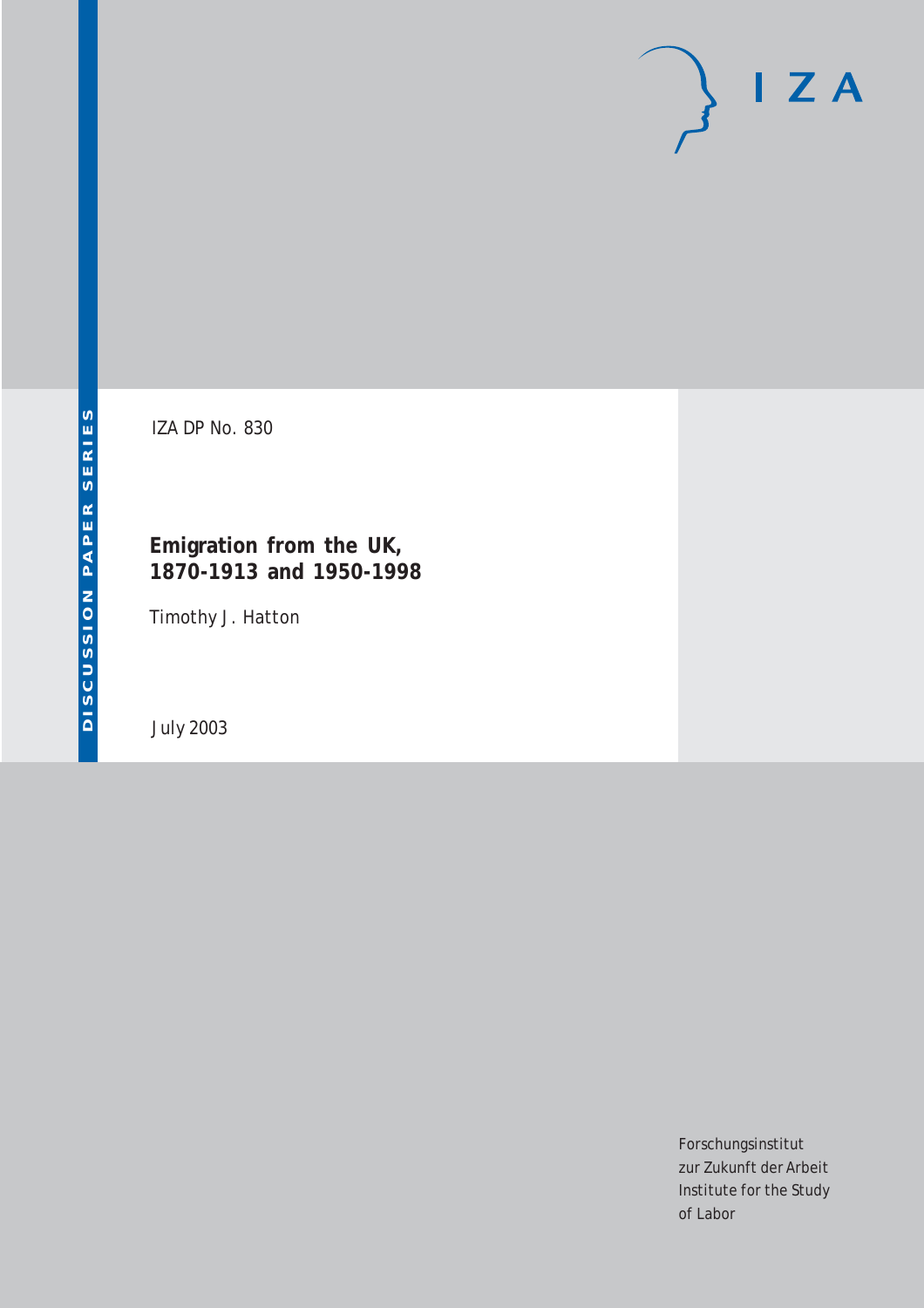# **Emigration from the UK, 1870-1913 and 1950-1998**

**Timothy J. Hatton** 

*University of Essex, Australian National University and IZA Bonn* 

> Discussion Paper No. 830 July 2003

> > IZA

P.O. Box 7240 D-53072 Bonn **Germany** 

Tel.: +49-228-3894-0 Fax: +49-228-3894-210 Email: [iza@iza.org](mailto:iza@iza.org)

This Discussion Paper is issued within the framework of IZA's research area *Mobility and Flexibility of Labor.* Any opinions expressed here are those of the author(s) and not those of the institute. Research disseminated by IZA may include views on policy, but the institute itself takes no institutional policy positions.

The Institute for the Study of Labor (IZA) in Bonn is a local and virtual international research center and a place of communication between science, politics and business. IZA is an independent, nonprofit limited liability company (Gesellschaft mit beschränkter Haftung) supported by Deutsche Post World Net. The center is associated with the University of Bonn and offers a stimulating research environment through its research networks, research support, and visitors and doctoral programs. IZA engages in (i) original and internationally competitive research in all fields of labor economics, (ii) development of policy concepts, and (iii) dissemination of research results and concepts to the interested public. The current research program deals with (1) mobility and flexibility of labor, (2) internationalization of labor markets, (3) welfare state and labor market, (4) labor markets in transition countries, (5) the future of labor, (6) evaluation of labor market policies and projects and (7) general labor economics.

IZA Discussion Papers often represent preliminary work and are circulated to encourage discussion. Citation of such a paper should account for its provisional character. A revised version may be available on the IZA website ([www.iza.org](http://www.iza.org/)) or directly from the author.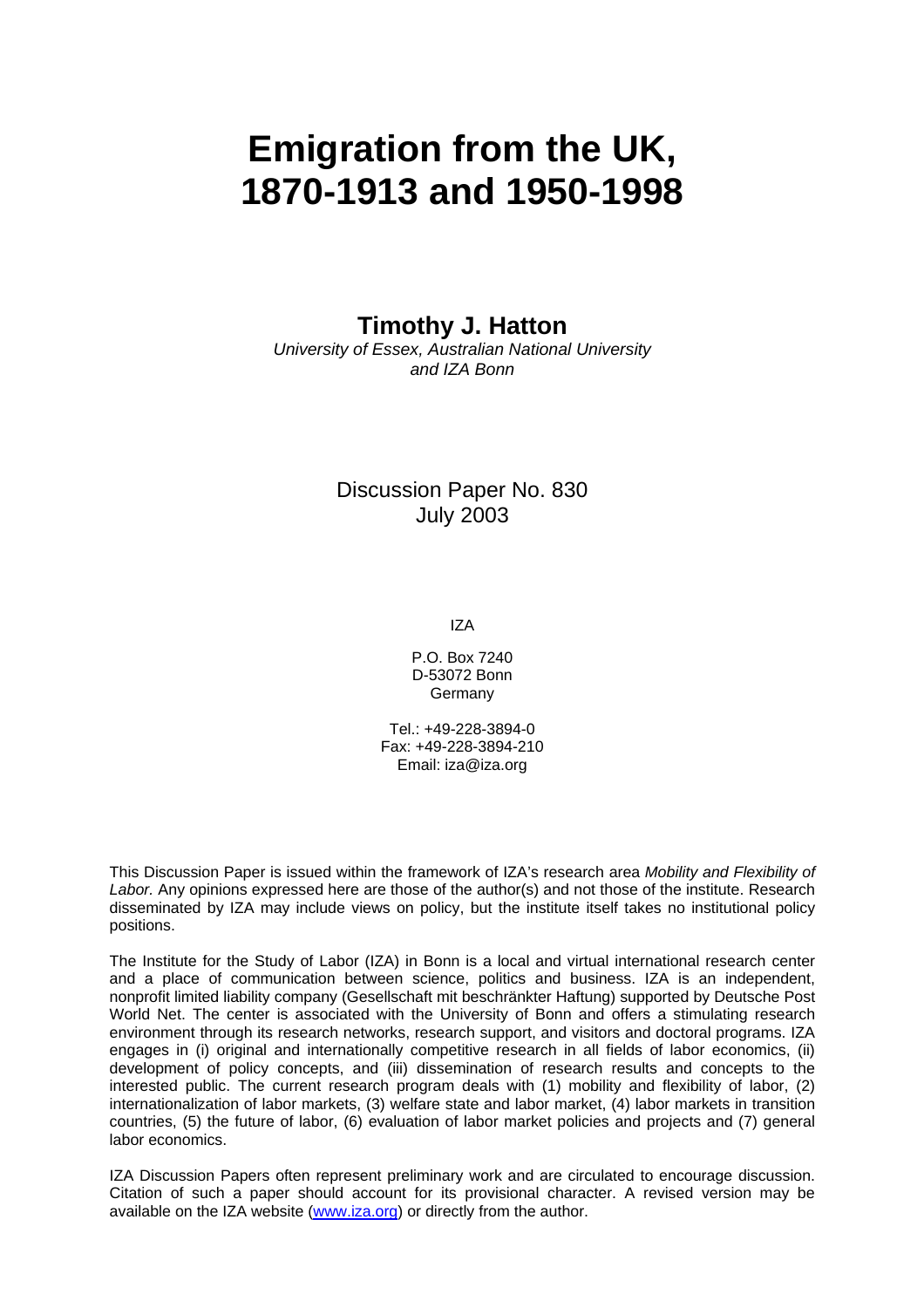IZA Discussion Paper No. 830 July 2003

## **ABSTRACT**

## **Emigration from the UK, 1870-1913 and 1950-1998**[∗](#page-2-0)

The international labour market has not been 'globalised' to the same degree over the last 40 years as have international markets for goods and capital. Immigration policies in developed economies clearly hinder the mobility of labour. But how much difference does it actually make? This paper compares emigration from Britain to four principal destinations in the era of free migration before 1914 with emigration to the same places since the 1960s. As the doors were kept open to British emigrants for longer than most, the 'deglobalisation' of British labour only dates from the 1960s. Since that time there has been a secular fall in British emigration, and this has been a major component in the transformation of the UK from a country of net emigration to one of net immigration. Before 1914 the economic and demographic forces that drove British emigration can be clearly identified. The same effects, applied to the later period, suggest that mass emigration from Britain should have continued until the early 1990s. But from the mid 1960s these influences became less powerful as they were increasingly inhibited by immigration policies in the principal destination countries. The decline in emigration is largely accounted for by shifts in policy, especially those that curtailed or abolished the preferences previously extended to settlers from the UK.

JEL Classification: F2, J6, N3

Keywords: UK emigration, immigration policy

Tim Hatton Economics Program Research School of Social Sciences Australian National University Canberra ACT 0200 Australia Tel.: +61 2 6125 4135 Fax: +61 2 6125 0182 Email: [hatton@essex.ac.uk](mailto:hatton@essex.ac.uk)

 $\overline{a}$ 

<span id="page-2-0"></span><sup>∗</sup> I am grateful to the British Academy for support through a Research Readership. I also appreciate the useful comments of participants at the conference on "The Political Economy of Globalisation: Can the Past Inform the Present?" at Trinity College, Dublin, August 29-31, 2002.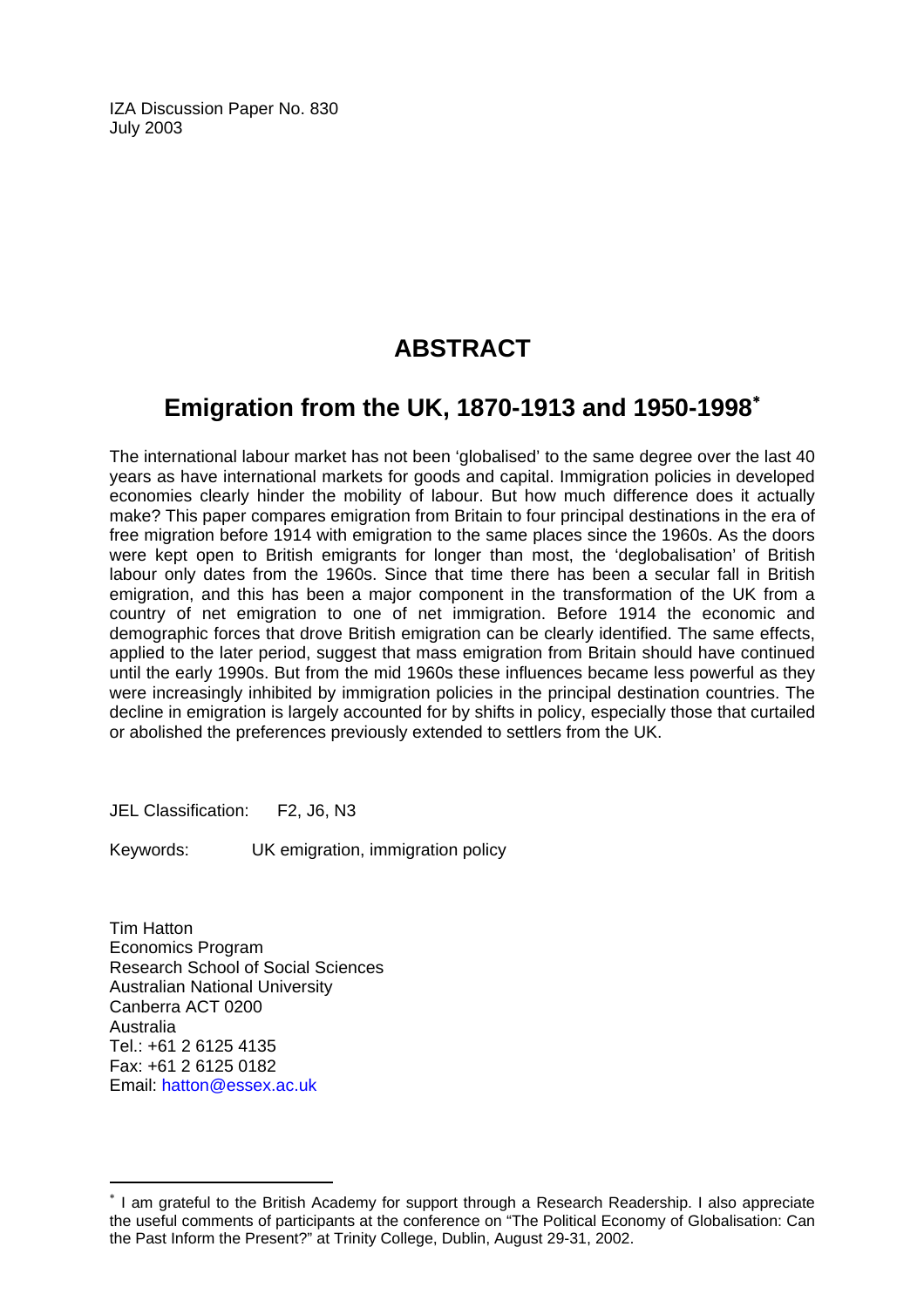#### **Introduction**

It has become a commonplace to compare the depth and scope of globalisation since the 1970s with the earlier era of open international markets from the middle of the nineteenth century to 1913. Globalisation means that goods and factors of production are internationally mobile and that, as a result, there is at least some degree of integration across countries in these markets. A number of recent studies have suggested that rising globalisation since the Second World War in goods and capital markets has brought the developed world back to where it was a century ago (see the studies in Bordo et. al. (2002)). By contrast (and despite much rhetoric in the press) international migration has remained highly constrained (Chiswick and Hatton 2002). While many observers have commented on the scale of international migration and the policies, that constrain it, there have been few attempts to directly compare the determinants of international migration in these two economic eras. With that as the broad agenda, this paper attempts to compare, as directly as possible, the factors that drove emigration from Britain to the New World before the First World War and after the Second World War.

British emigrants were among the pioneers of mass migration during the nineteenth century. The chief destinations for British migrants were the United States, Canada, Australia, New Zealand and what is now South Africa. After declining sharply during the interwar period, mass emigration to the same destinations re-emerged in the 1950s and 1960s. Since that time British emigration has shrunk back to levels reminiscent of the interwar period. This paper seeks to shed light on the following questions:

- Did the same economic variables drive British emigration in the two eras, and if so, how did the magnitude of their effects differ?
- What was the role of immigration policy in the receiving countries and can its effects on the numbers of migrants be identified?
- What combination of economic, demographic and policy variables accounts for the striking de-globalisation of British labour since the 1960s?

The paper deals with these issues in four sections. The next section looks at the overall magnitudes and trends in British emigration. This is followed by a discussion of the evolution of immigration policies in the main receiving countries. The next section examines econometric estimates of the determinants of emigration in the pre-1914 period. Those

1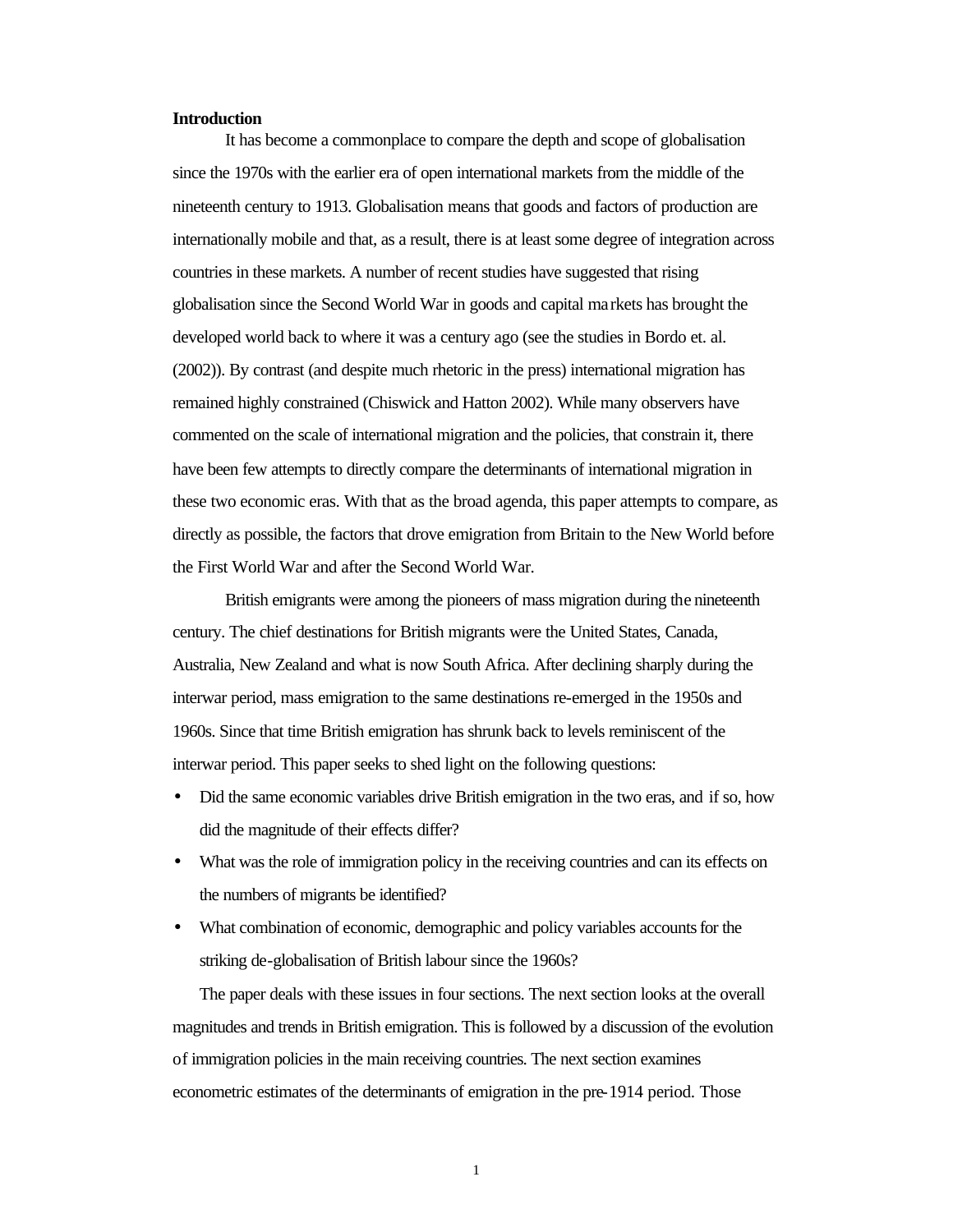estimates are then used to predict what might have happened from the 1960s to the 1990s in the absence of policy intervention in the receiving countries. Emigration for this period is then estimated directly to assess the effects of policy. The main conclusion is that most of the fall in British emigration (and indeed much of the turnaround in net UK migration as a whole) was due to immigration policy. In the absence of such policies, emigration of British citizens would have been substantially higher, especially between 1971 and 1991.

#### **Two Eras of Mass Migration**

l

In the 60 years between 1853 and 1913 the passenger statistics record that a total of nearly 13 million British citizens left the UK bound for extra-European ports, 10 million of whom departed after 1870. These were passengers, chiefly travelling steerage, rather than emigrants as such, and there was also a large return flow.<sup>1</sup> Cumulative net passenger movement after 1870 was nearly 6 million, equivalent to 13 percent of the population 1913. About two three fifths of these emigrants were male, about three fifths were single, and among the adults, more than four fifths were aged between 18 and 45.

The annual flow plotted in Figure 1 shows an upward trend in the total numbers, and characteristic long swings with highs in the decade from 1865, in the 1880s, and in the decade immediately before the First World War. The figure also shows net passenger movements, possibly a better measure of emigration since it nets out return migrants and non-migrant travellers. The absolute numbers are lower but the profile of net migration is very similar to that of gross migration, indicating that fluctuations in the net numbers are driven chiefly by the gross flows rather than by return migration. Although there is an upward trend in the overall number of UK emigrants, there is no obvious long run trend in emigration per thousand of the population. This ranged from lows of less than four per thousand in the late 1870s and the late 1890s per thousand in to highs of around 8 per thousand in the early 1880s and in1910-12. In the 1850s and 1960s a large share of emigrants came from Ireland, then part of the UK, but Irish emigration declined both absolutely and as a share of

<sup>&</sup>lt;sup>1</sup> British citizens (as distinct from aliens) in principle included those from anywhere in the British Empire although in practice the vast bulk were from Britain and Ireland. The figures were originally recorded by the Board of Trade. In 1912 migrants were distinguished from passengers for those travelling to the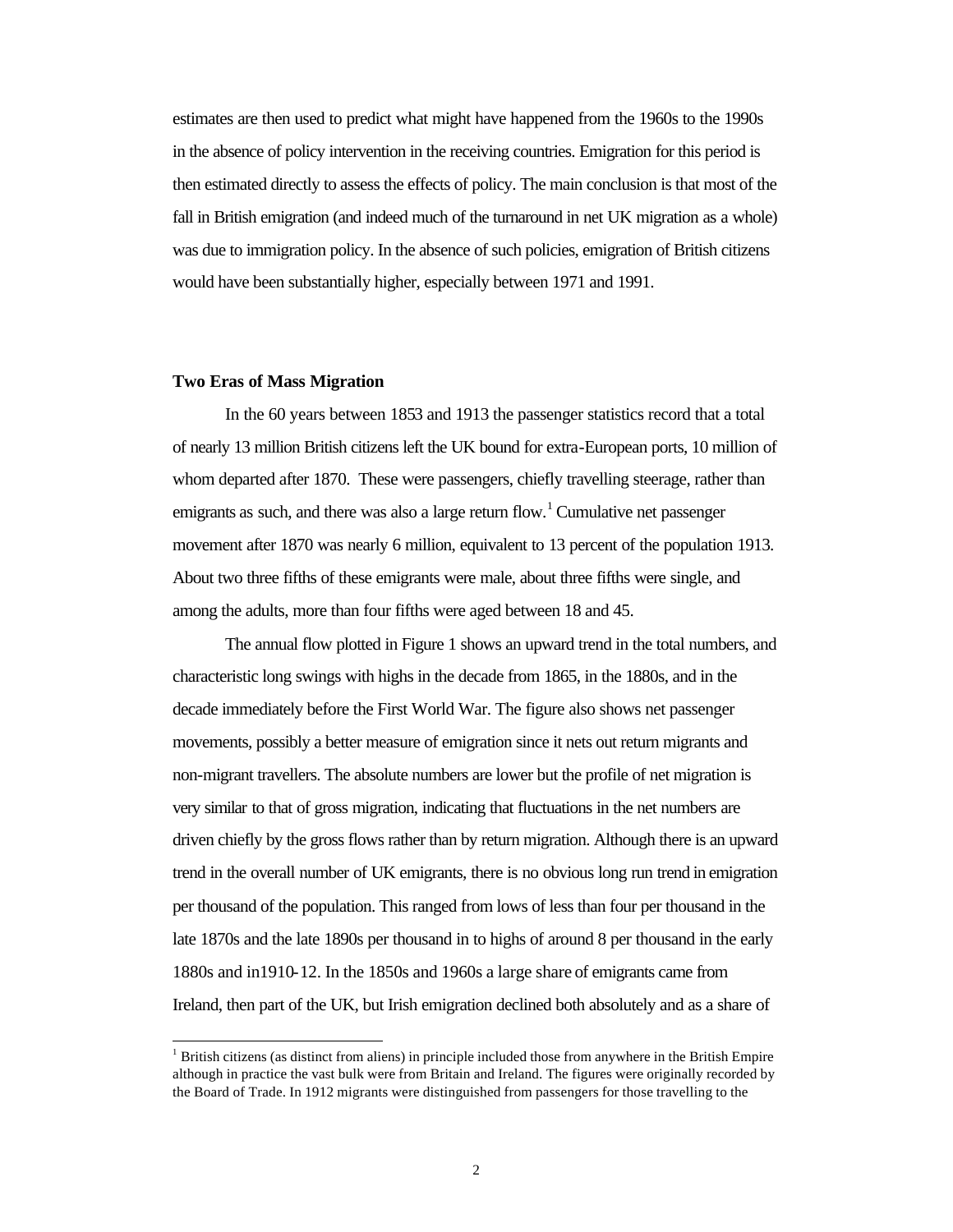the Irish population. This declining Irish contribution is evident in the diminishing gap between emigration from the UK and emigration from Great Britain (England, Scotland and Wales).

Most of the British emigrants travelled to one of four main destinations: the United States, Canada, Australia and New Zealand. Together these account for 88 percent of the gross outflow of UK citizens between 1871 and 1913 and for 93 percent of the net outflow. As Figure 2 shows, the dominant destination among these was the United States, accounting for 62 percent of the four-country gross outflow and for 55 percent of the overall total. Not surprisingly, emigration to the US accounts for much of the year-to-year fluctuations in total emigration observed in Figure 1. Emigration to Canada was much smaller and followed a pattern of fluctuations somewhat similar to the US up to the turn of the century. There followed a spectacular surge, that saw the numbers heading for Canada surpass those bound for the US in the five years before 1914. For Australia and New Zealand (which are combined in the Board of Trade's statistics) the pattern of fluctuations was somewhat different with a notable increase in 1910-13.

After a period of very low emigration in the troubled interwar years British emigration revived in the 1950s and 1960s. For the years up to 1963 the UK statistics record the flows of Commonwealth citizens traveling by long sea routes to ports outside Europe and the Mediterranean, after which the statistics derive from the International Passenger Survey, which also include travel by air. Both sets of statistics define migrants as those travelling for an intended stay of at least a year, having spent at least a year at the origin. In Figure 3 the gross outflow of Commonwealth citizens up to 1963 has been adjusted upwards to allow for the increasing frequency of air travel, although no adjustment has been made to the net figures.<sup>2</sup> These suggest a total gross outflow from 1951 to 1998 of 7.3 million to non-European destinations, or 12.2 percent of the UK population in 1998, but a much smaller net outflow of 1.7 million or just under 3 percent of the 1998 population. In part this reflects growing in-migration of non-UK Commonwealth citizens.

USA, Canada and Australia/New Zealand in the last three quarters of 1912, emigrants amounted to 97 percent of total passengers (see Carrier and Jeffrey, 1953, p. 96)

<sup>2</sup> The number travelling by air is assumed to increase linearly from 3,000 in 1949 to 50,000 in 1963. The adjustment for 1963 is based on the difference between emigration by long sea routes and an estimate for total emigration based on the pilot for the International Passenger Survey undertaken in 1963 (reported in the *Board of Trade Journal,* 1964).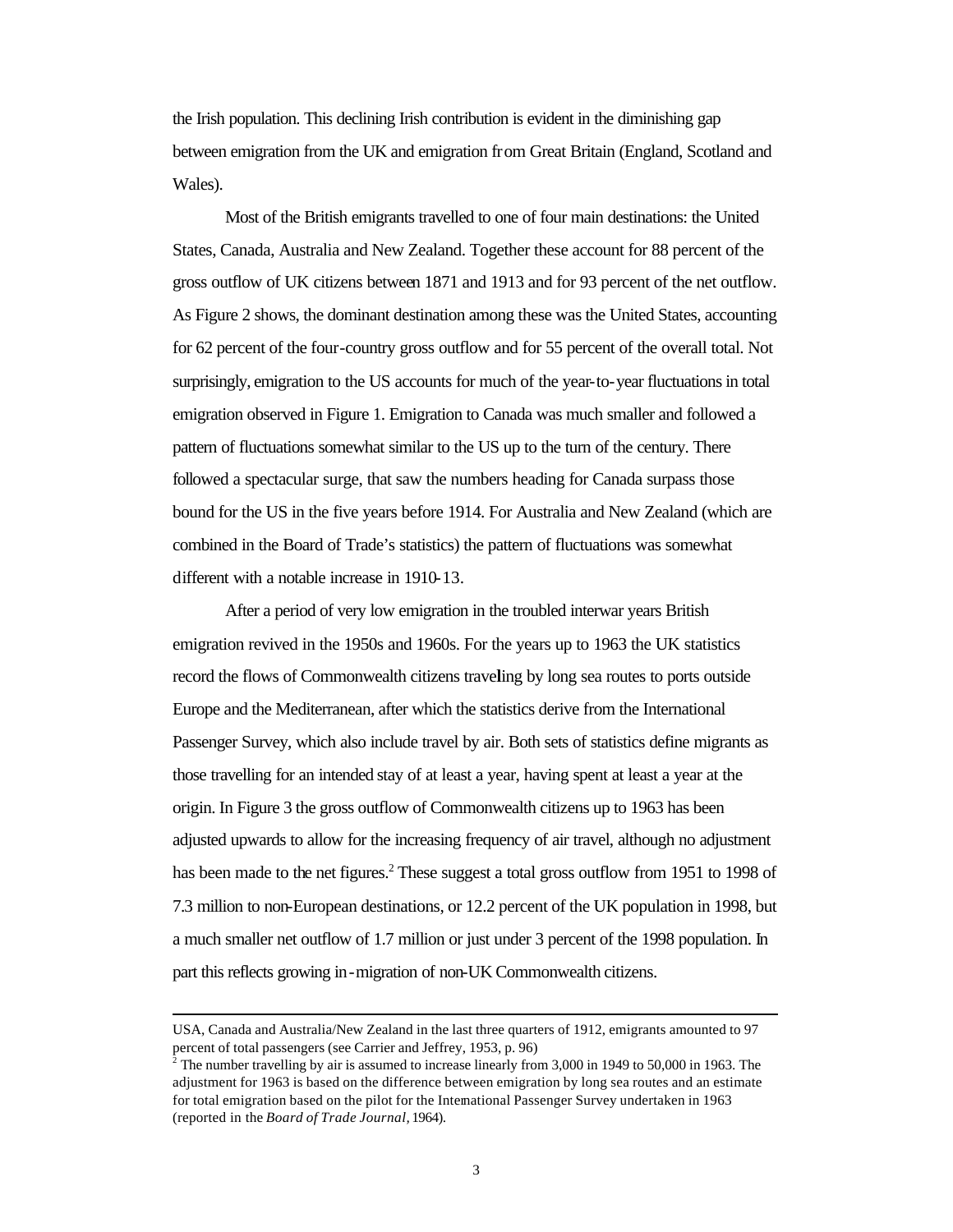From 1964 when UK citizens can be separately identified the pattern of fluctuations is very similar to that for Commonwealth citizens. Both series show very strong downward trends in gross and net migration from the mid -1960s. Between 1966-70 and 1994-98 gross emigration of UK citizens fell from an average of 199 thousand per annum to 76 thousand and the net figure fell from 124 thousand per annum to a mere 10 thousand. Most of the gross emigration of UK citizens continued to be directed to the four traditional destinations. From 1966 onwards they account for 62 percent of gross emigration and 86 percent of net emigration to non-European destinations. They also account for most of the decline in the emigration of UK citizens between 1966-70 and 1994-98. Across these years gross emigration fell by 123 thousand per annum while the four-country total fell by 100 thousand per annum, and the net figures fell by 114 and 92 thousand respectively. These figures can also be compared with the overall net migration balance that includes foreign citizens and also includes migration to and from Europe. The overall balance shifted from an average net outward flow of 75 thousand per annum in 1966-70 to an average net inward flow of 73 thousand in 1994-8. Thus the decline in the emigration of UK citizens to the four traditional destinations accounts for nearly two thirds of the change in the balance that has transformed the UK from a country of net emigration to a country of net immigration over the last forty years.

Figure 4 shows the profiles of annual gross and net emigration to the four principal destinations. Whereas in the period before 1914 the United States was the leading destination, in the early postwar period it was Australia, which from 1966, accounted for 53 percent of the four-country gross emigration total. The steep decline in gross emigration to Australia in the mid -1970s was followed by much lower average levels, with peaks in the early 1980s and in the late 1980s and early 1990s. The profile for Canada shows a sharp rise and decline in the 1960s followed by a series of fluctuations on a downward trend. Emigration to the United States exhibits milder fluctuations in the 1960s and it is the only country for which the total numbers of emigrants (either net or gross) increased between the early 1970s and the late 1990s. By contrast the pattern of emigration to New Zealand shows an upturn in the early 1970s followed by a gradual decline that resulted in net immigration of UK citizens in the early 1990s. These patterns are closely replicated in the immigration data of the receiving countries. Many observers would argue that these profiles

4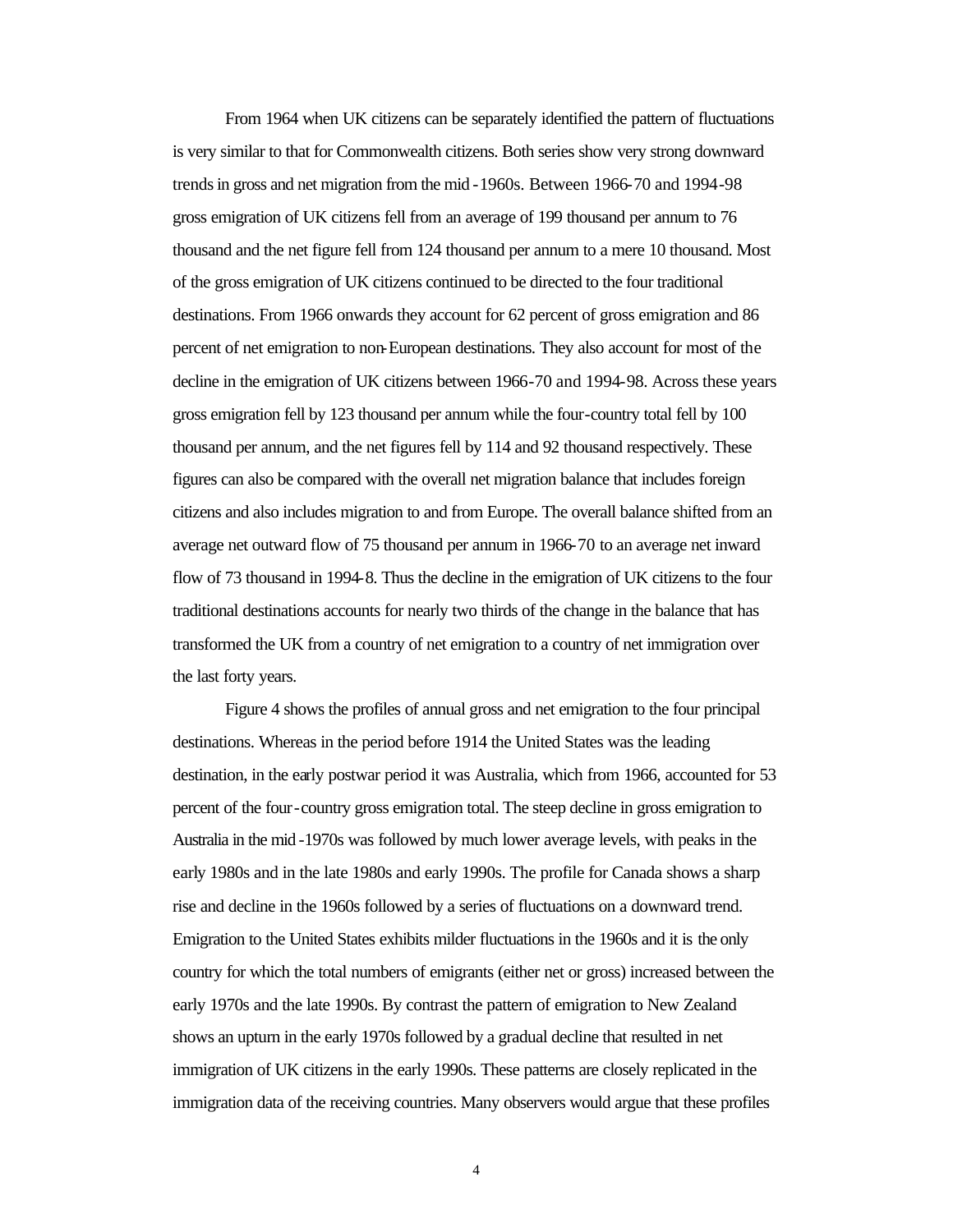owe much to the changing immigration policy stance in the respective countries, a review of which follows.

#### **Immigration Policy in Two Eras.**

l

Before the First World War there was essentially free migration for British citizens to the main New World destinations. In the British Dominions there was effectively no distinction between the native-born and those born in Britain and there was positive encouragement for immigrants from Britain and Ireland. In Australia and New Zealand this took the form of assisted passages that were allocated to prospective emigrants by emigration agents operating in Britain. By contrast, Canadian recruitment schemes were modest (and specifically targeted at prospective farmers) and there were no subsidies for emigration to the United States.

In Australia, subsidies for free migrants to New South Wales began in 1832. Similar schemes were adopted by other Australian colonies but they were gradually abandoned between the early 1870s and the late 1880s. Subsidies were revived again from 1907 and reached new peaks in 1910-1913.<sup>3</sup> In New Zealand an energetic recruitment drive was initiated in 1871 following the Immigration and Public Works Act of 1870. This scheme was wound down at the end of the 1880s but revived again from 1906 and between 1908 and 1914 almost half of immigrants travelled on assisted passages (see Borrie, 1991). This assistance covered only about half of the cost, which meant that a passage to the antipodes was, for most of the period, still significantly more expensive than a passage across the Atlantic.<sup>4</sup>

The pre-1914 regime was revived in the early post-1945 years. Although restrictions on immigration had been imposed in the interim, policies that discriminated in favour of British and Irish emigrants meant that there was still essentially free migration to the

<sup>&</sup>lt;sup>3</sup> Assisted emigration ceased in Victoria in 1873, in South Australia in 1886 in New South Wales in 1887 and in Tasmania in 1891. Such schemes were continued on a modest scale in Queensland and Western Australia.

 $4 \text{ In } 1907$  assisted male immigrants travelling third class to New Zealand paid £12 (2 berth cabin) or £10 (4 berth cabin) as compared with the total cost of  $\pounds 21$  and  $\pounds 19$  respectively. Rates charged to female domestic servants were £6.16s and £4.16s respectively. Similar rates prevailed in Australia until 1912 when minimum rates of £6 were agreed for farmers, farm hands, skilled artisans and nominated, assisted or indented male immigrants, and £3 for adult women. That compares with fares across the Atlantic that averaged £5.7s in 1910-1913 but that were mainly in the range of £2.10s -£4.10s during the previous 25 years (see Keeling , 1999).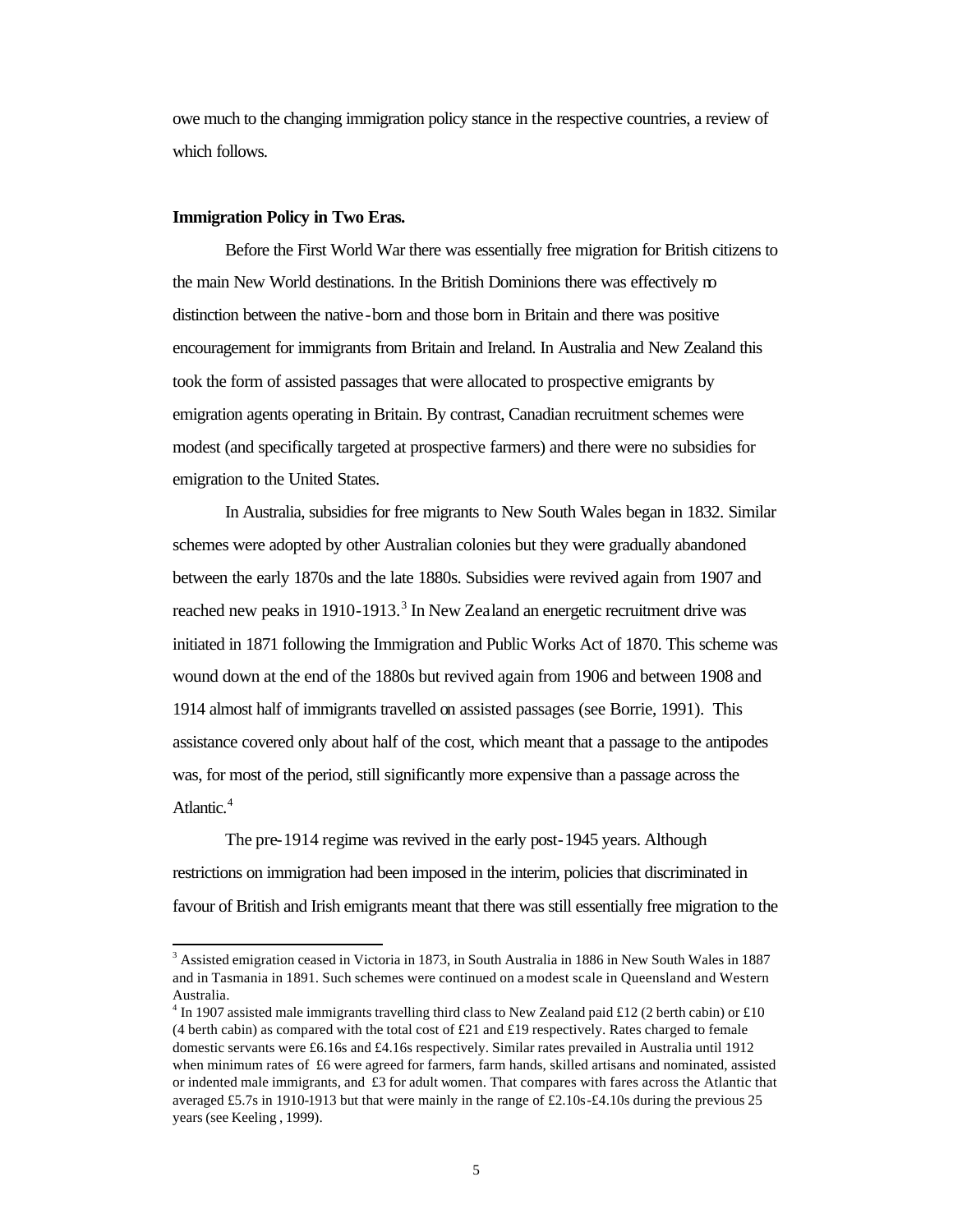three Dominions. In the United States the country-of-origin quotas, first introduced in 1921 and revised under the McCarran-Walter Act of 1952, made such generous visa allocations to British emigrants that the quota was never filled. But from the 1960s restrictions grew with a series of shifts in immigration policy. These policy changes can be characterised as four types: (a) the removal or reduction of subsidies to British emigrants, (b) the introduction of non-discriminatory policies that no longer favoured the British, (c) changes in global immigration targets or quotas, and (d) the introduction of points schemes or other mechanisms that shifted the balance of the selection criteria towards skills.

In the United States, the 1965 Amendments to the Immigration Act (effective June 1<sup>st</sup> 1968) abolished the country-of-origin quotas in favour of an overall quota for Eastern Hemisphere immigrants and a preference system that allocated the majority of visas to family-sponsored immigrants, although close relatives were exempted from the quota. Immigration from the Eastern and Western hemispheres were merged into a global quota from 1978. Under the 1990 Immigration Act (effective 1992) non-immediate relatives were brought under the quota and a larger number of visas were allocated to skills-based immigration under a revised preference system.<sup>5</sup>

In Canada, the preference given to immigrants from the UK, France and the USA was abolished in 1962 and replaced with a scheme that allocated visas chiefly to sponsored dependants, nominated relatives and independent migrants. The second and third of these categories became subject to the points test that was established in 1967 (effective 1<sup>st</sup> October). In addition to having relatives in Canada, points were awarded for age, education, occupation and English or French language skills. From 1976 targets for total immigration were set administratively, depending on economic conditions—a mechanism that was used to effect a sharp reduction in immigration in 1982-5. The basic system was modified in 1988 and 1993 further increasing the degree of skill selectivity such that, by 1994, nearly half of all immigrants were admitted principally on labour market characteristics.<sup>6</sup>

 $<sup>5</sup>$  There is a large literature on US immigration policy. Among those that report the details of this</sup> evolution, see Tomasi and Keely (1975), Briggs (1984) and DeLaet (2000).

 $6$  For detailed discussions of the evolution and impact of Canadian immigration policy, see Hawkins (1989), Green (1994) and Green and Green (1999).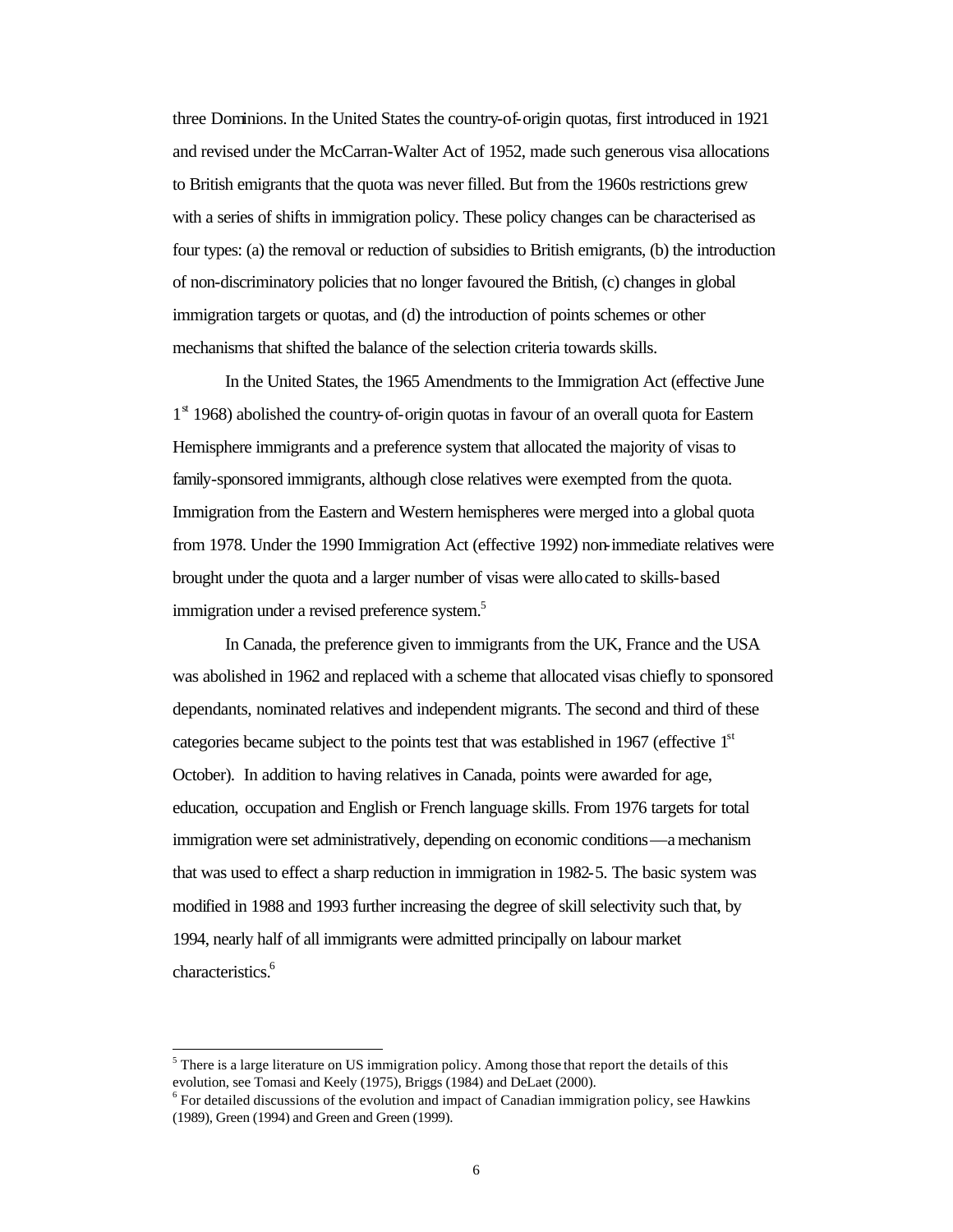With a firmly established preference for British immigrants, Australia introduced the UK Assisted Passage Scheme in 1947 offering passages to Australia for £10 per adult and £5 for those aged 14-18. This was followed in 1957 by the 'bring out a Briton' campaign with the result that between 1961/2 and 1971/2 only 10 percent of UK immigrants were unassisted (Appleyard, 1988, p. 43). These schemes were reigned back in the 1970s in parallel with the winding down of the white Australia policy that began in 1966. The final abolition of discriminatory immigration policy took place under the Whitlam government in 1973 and became fully effective from 1975 (Hawkins, 1989; Jupp, 1991). At the same time, administratively set immigration targets were reduced and new methods of selection were sought. The first points system, somewhat similar to the Canadian System, was launched in 1979 but was replaced by a new Migrant Assessment System from 1983.<sup>7</sup> Over the following 15 years changes to this system involved introducing a business skills stream and increasing the proportion of immigration subject to the points test (DIMA, 2000).

New Zealand was the last country to repeat the cycle in immigration policy followed by Canada and Australia. As in Australia an Assisted Passage Scheme that offered £10 passages (but for key workers only) was introduced in 1947 and continued until 1975. The preference for British and European immigrants was weakened from 1974 and abolished in 1987. The points system adopted in 1991 resembles those of Canada and Australia but gives more weight to general skills rather than occupations in demand (Winkelmann, 1999). As a result 65 percent of immigrants to New Zealand in the 1990s were points tested. Like Australia the minimum threshold points score is adjusted depending on conditions in the labour market.

 $7$  The Numerically Weighted Multi-Factor Assessment System (NUMAS) that was introduced in 1979 has been characterised as a 'halfway house" between the Canadian points system and the Structured Selection Assessment System (SAAS), largely based on interviews, that had existed since 1975. NUMAS came under severe criticism for giving too much weight to English language proficiency and thus undermining the shift towards non-discriminatory immigration policy (Hawkins, 1989, p. 142). The down-weighting of proficiency in English under the Migrant Assessment System in 1983 aroused even more controversy from those who still favoured a white Australia—see Blainey (1984).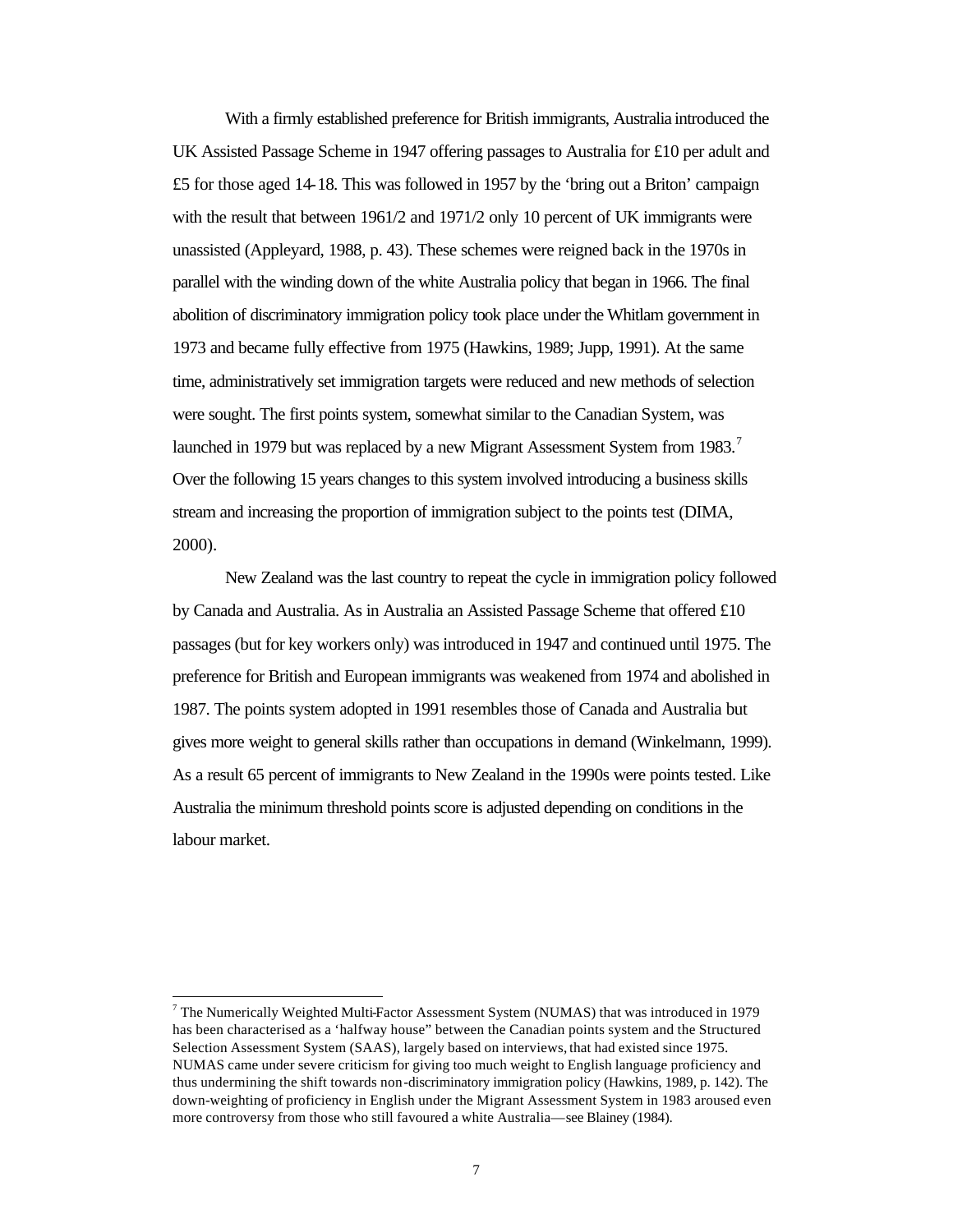#### **Explaining UK Emigration 1872-1913**

There is a large literature that concentrates on estimating the determinants of migration flows from Europe to the New World in the late nineteenth century. Those studies typically focus on bilateral flows from one origin to one destination or on aggregate emigration from a particular source country or to a particular destination. They typically specify emigration as depending on real wage rates and employment rates at the source and the destination, sometimes including a limited number of other variables.<sup>8</sup> The most recent time series estimates for aggregate emigration from the UK Ireland and a number of other countries follow this basic economic specification (Hatton and Williamson, 1998). This model is derived for utility maximising individuals who are risk averse and who time their migration in order to maximise the net present value of the move (see Hatton, 1995). A version of that model is adopted here with the difference that migration streams to each of the major destinations are combined in a pooled regression (rather than being combined in a single aggregate series). The dependent variable is the Board of Trade's gross or net outflow of UK citizens per thousand of the UK population for the three destinations, the United States, Canada and Australia and New Zealand combined. Details of the sources for the explanatory variables can be found in the Appendix.

The result for gross emigration of UK citizens appears in Table 1. Two lags of the dependent variable were found to be significant but lags of other variables, apart from those included in the table, were not found to be important. The stock of previous migrants from the UK at the destination concerned reflects the so called friends and relatives effect that features so prominently in accounts that stress the cost-reducing and uncertainty-reducing effects that migrant networks provide. Here, an addition of one thousand to the migrant stock raises the annual flow of emigrants to that destination by 48 per annum in the short run and by 94 per annum in the long run—a powerful effect consistent with those estimated for aggregate emigration. The share of the UK population aged 20-34 is a proxy for the size of the emigration intensive cohort—those for whom the net present value of migration is largest. This effect must be multiplied by three to obtain the aggregate effect over the three emigration streams. The coefficient implies that the emigration for this age group would be

 $8$  For a survey of the earlier literature, see Gould (1979). Some of the more recent studies in this vein appear in Hatton and Williamson (eds.) (1994).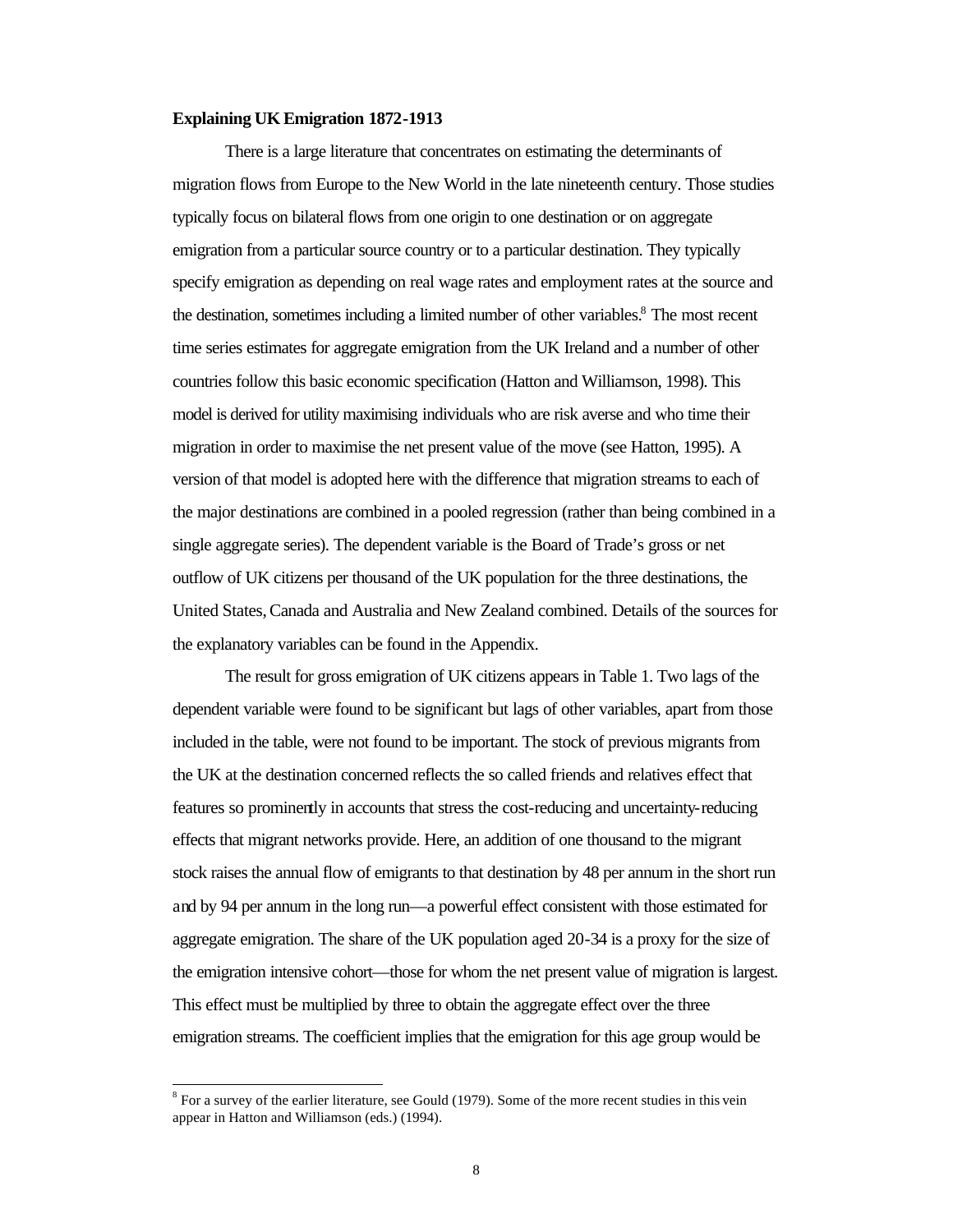higher than that for other age groups by 13 per thousand in the short run and by 25 per thousand in the long run.

The log of employment rates overseas and in the UK (lagged one year) have powerful effects with signs that are opposite but have similar magnitudes. These results strongly support the traditions in the literature that emphasises business cycle effects on the timing of migration. In the long run across the three migration streams a one percent increase in the destination employment rate increases the emigration rate by 0.9 per thousand in the long run while a one percent increase in the UK employment rate reduces it by 0.7 per thousand. The real wage ratio has an effect that is proportionately much smaller so that a ten- percent rise in the destination to source wage ratio raises the combined gross emigration rate by 0.9 per thousand.

A number of experiments were undertaken to capture the effects of subsidies for emigrants to Australia and New Zealand in the 1870s and 1880s and again in the years before 1914 by including dummy variables. The only one that was close to significance is for the period 19010-13, reflecting the height of assisted passages to Australia. This is consistent with Pope (1981) who finds a negative effect of passage costs on immigration to Australia after the turn of the century. That effect is somewhat more significant in the second column of the table, which is for emigration from Great Britain (excluding Ireland), a result that makes sense since subsidies were targeted mainly to Britain. In other respects the estimate for Great Britain is similar to that for the UK as a whole, suggesting that British and Irish migration streams were guided by the same forces. $<sup>9</sup>$  The final column is for net UK</sup> migration and again the pattern of coefficients is similar. Thus net emigration was driven by very much the same forces as gross emigration.

The effects of the individual variables on the course of emigration can be assessed by decomposing changes over time into the effects of different variables. Table 1 offers a decomposition (for the three streams combined) using the long run coefficients to explain the fall in the emigration rate between 1879-83 and 1894-8 and its subsequent rise between 1994-8 and 1909-13. For total UK emigration the effects of the migrant stock are negative throughout as domestic population outstripped that of the stock. In the first period this was

 $9^9$  Separate estimates for emigration from Ireland, in aggregate and to the USA, are presented in Hatton and Williamson (1998), Ch. 5.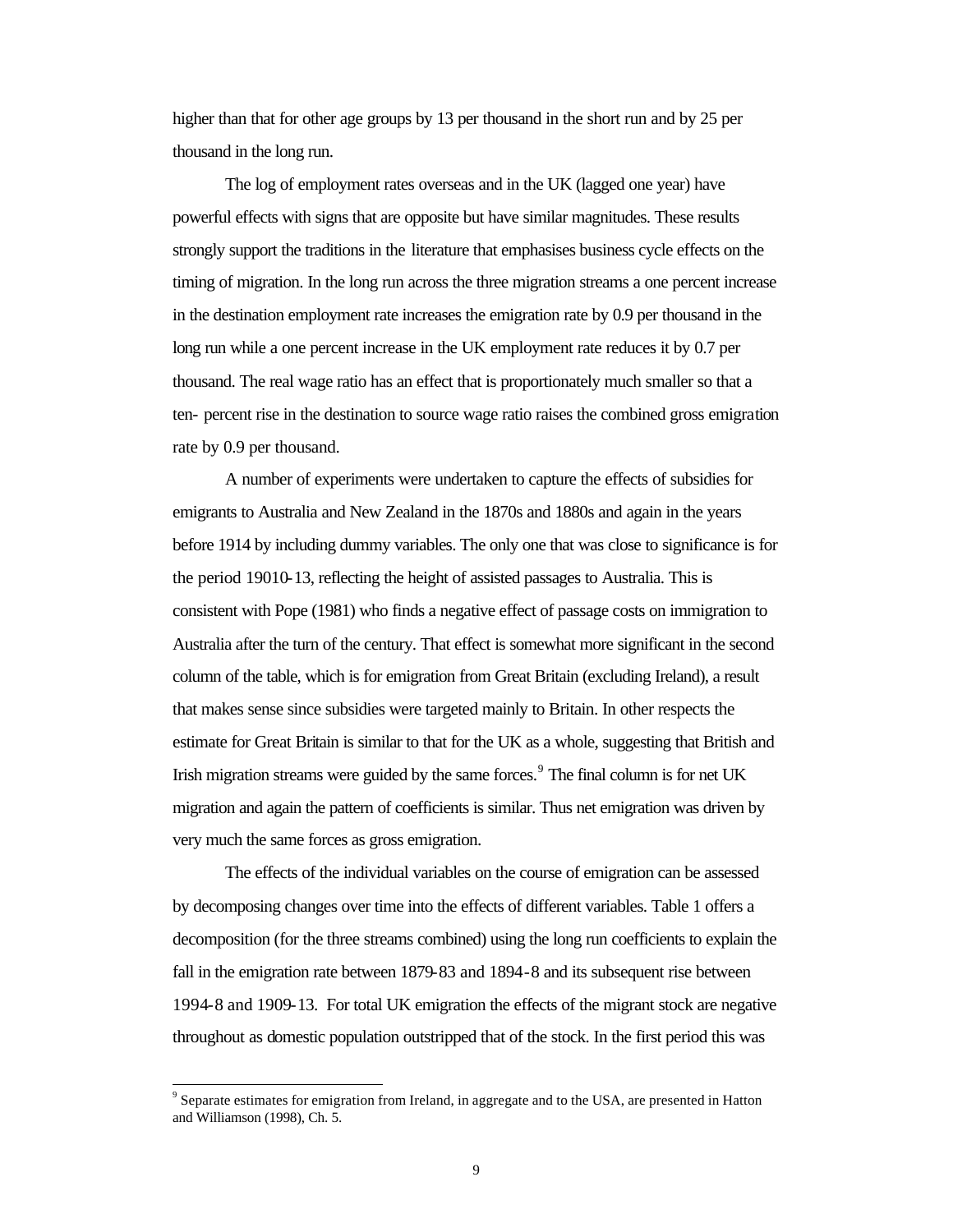offset by the growth in the share of the population most at risk. But more important than these are the effects of destination country unemployment rates that reduced the overall emigration rate by around three per thousand over the first period and then raised it by about the same amount in the second period. Because these periods fall across the cycles of unemployment in Britain, the domestic unemployment effects are much smaller. The wage effects are more trended and these indicate that wage convergence reduced the emigration rate by a little less than one per thousand in the first period. But from the mid 1890s to 1909-13 lagging domestic wage growth boosted gross emigration by more than one per thousand of the population. The dummy for Australia/New Zealand also adds to the upsurge in emigration in the years before 1914.

#### **Predicting 1966-98 from the pre -1914 experience**

l

Given the pre 1914 experience, what should we predict for the postwar period? As we have seen, gross and net emigration to the four principal destinations fell secularly from the mid-1960s. Is that what would have been predicted on the basis of the model estimated for the pre-war period? Figure 5 shows, from 1966 onwards, total emigration of UK citizens to the four destinations per thousand of the UK population. Gross emigration declines from more than three per thousand in the late 1960s to around one per thousand in the 1990s. This compares with an average for the pre-1914 period of 5.3 per thousand.

The dotted lines show what would be predicted for gross and net emigration using the estimated coefficients from the pre 1914 period. These counterfactuals are obtained by applying the coefficients in Table 1 (cols 1 and 3) to comparable annual time series (detailed in the Appendix) for four destinations for  $1966-98$ .<sup>10</sup> The counterfactuals are adjusted to be equal to the actuals in 1966. From that point, the predicted emigration rates fall slightly before rising strongly in the 1980s. Then there is a sharp collapse in the early 1990s such that the predicted emigration rates dip below the actuals from 1990. It is worth noting, however, that the counterfactual predictions do not allow for the endogeneity of the migrant

<sup>&</sup>lt;sup>10</sup> The coefficients estimated for the late nineteenth century are all multiplied by 0.75, except for those on the lagged dependent variables. This allows for the fact that the pre-1914 coefficients are estimated over three emigration streams rather than four. The coefficients were then applied to the annual data for the four countries for 1966-98. These predictions were then summed over the four destinations and adjusted by an additive constant to be equal to the total in 1966.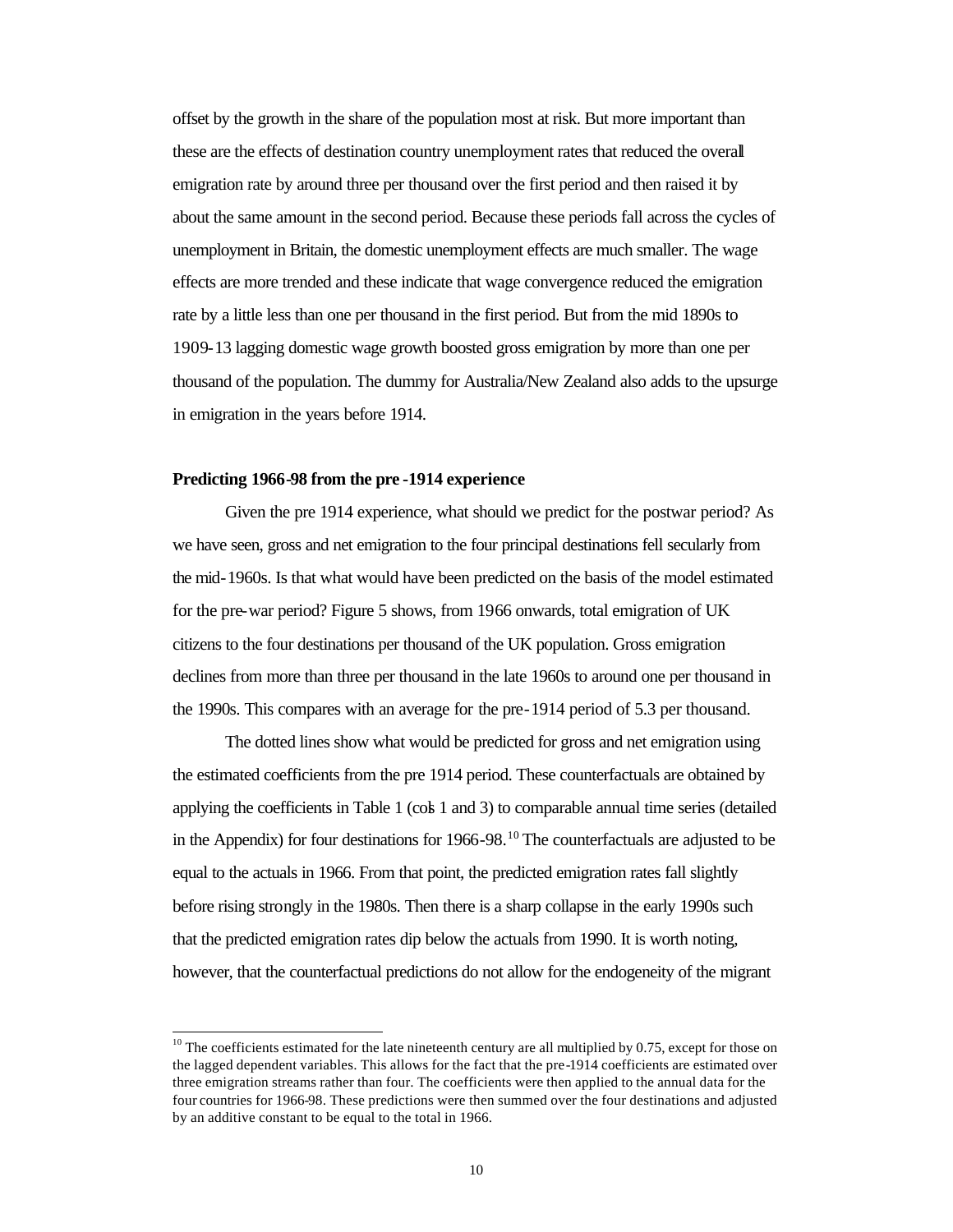stock. With higher levels of net emigration in the 1980s the stock would have fallen by less and this would have attenuated the fall in emigration in the 1990s.

The long run coefficients estimated for the pre-1914 period are used to explain the decline in predicted emigration in terms of the individual variables. As Table 3 shows, between 1966-70 and 1980-4 the share of population aged 20-34 should have been increasing the level of emigration, especially gross emigration. The emigrant stock and the wage ratio had small negative effects while home and foreign employment rates had effects that were almost exactly offsetting. Overall, gross emigration to the four countries is predicted to rise by 2.3 per thousand whereas, in fact, it fell by 1.6 per thousand.

In the period from 1980-4 to 1994-8 both the migrant stock and the share of the UK population aged 20-34 contributed to a predicted fall in gross and net emigration. Employment rates had a small positive effect because the UK employment rate fell by slightly more than did the average for the destination countries. But the most important factor that reduced predicted emigration was the wage ratio, largely as a result of the sharp and sustained rise in UK real hourly earnings in the early 1990s. Overall between 1966-70 and 1994-8 the prewar coefficients predict most of the decline in emigration but not its timing. As Figure 5 showed, between 1971 and 1991 both gross and net emigration are massively over predicted. This suggests that immigration policies in the receiving countries were particularly important during those two decades.

#### **Explaining Emigration 1966-98**

The model used to explain emigration rates between 1966 and 1998 is similar in spirit to that used for the pre-1914 period. The main difference is the inclusion of a range of dummy variables that are intended to capture the shifts in immigration policies outlined above. In the data for 1964-98 (see Appendix) Australia and New Zealand are separately identified so that the model is estimated over four migration streams for the years 1996-98. The model is estimated for UK citizens and for the total flow of UK and Commonwealth citizens. The more inclusive definition is arguably closer to that for the pre-1914 period when British and Dominion citizenship s were not distinct. But since the estimates that include Commonwealth citizens are very similar to those for UK citizens alone, only the latter are discussed.

11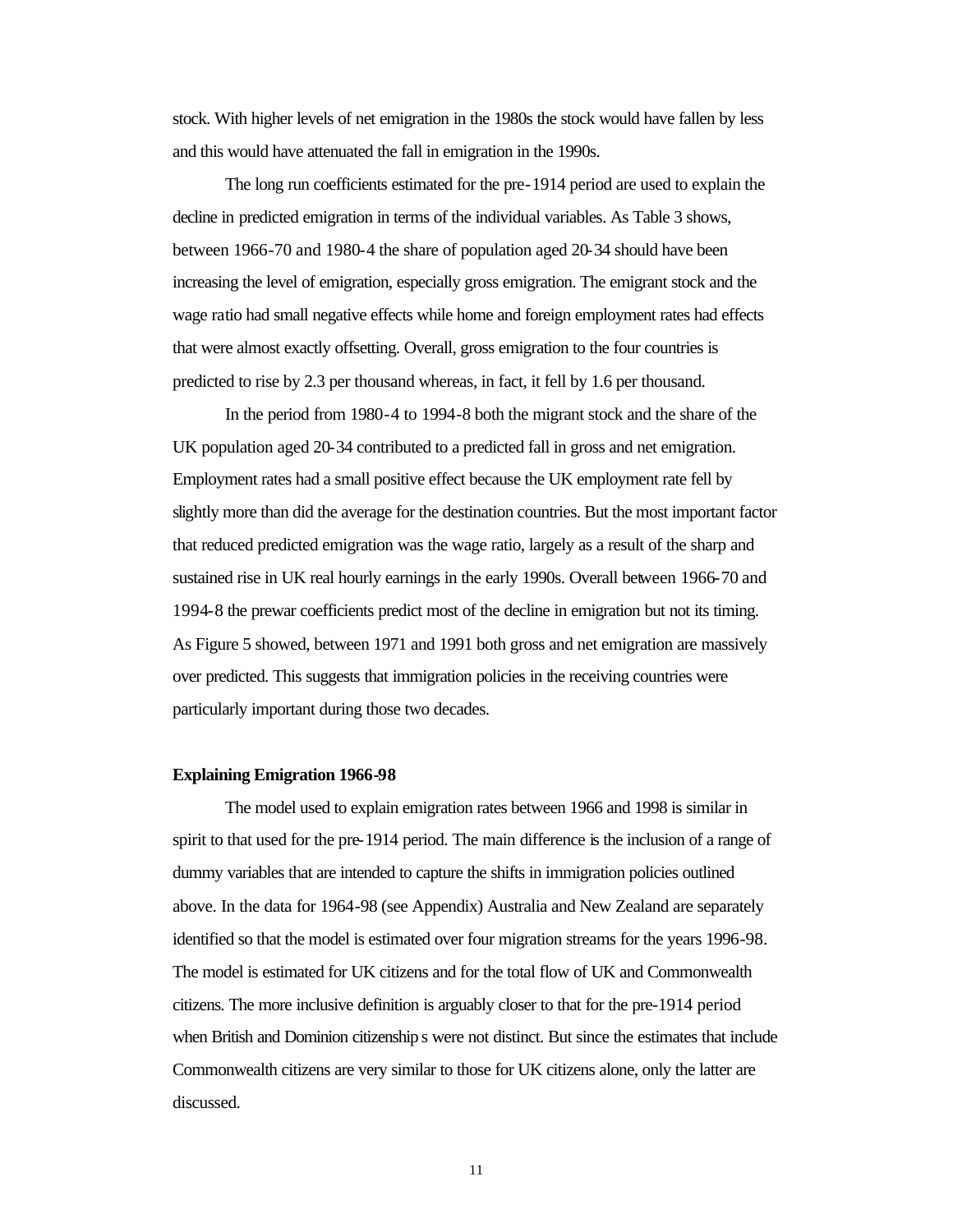The results in the first two columns of Table 4 bear some similarities with those estimates for the late nineteenth century reported in Table 1. The first and second lags of the dependent variable, though somewhat smaller than those estimated earlier, suggest a similar pattern of dynamics. The effect of the stock of previous emigrants on gross emigration gives a long-run coefficient such that increasing the emigrant stock by a thousand adds a further 33 per year to gross emigration. In the presence of family reunification policies, the stock effect still matters, but the size of this effect is only one third as large as it was in the late nineteenth century. The effect of the share aged 20-34 is also much smaller than it was in the earlier era and the coefficients are much less significant. Overall an increase in the share aged 20-34 increases emigration in the long run by less than a tenth as much as it did before  $1914.<sup>11</sup>$ 

The effects of economic incentives as reflected in the coefficients on the employment rates and the wage ratio are also very much smaller than those in the pre-war estimates. In the long-run a rise in the employment rate across all destinations of one percentage point raises gross emigration by a total of 0.15 per thousand. Although this reflects the fact that immigration targets have often been responsive to employment conditions, the effect is still only about one sixth of the size of that for the late nineteenth century. For the UK employment rate no negative effect could be found in levels, but the change in the UK employment rate does have a modest negative effect on both gross and net emigration. Finally, the log of the wage ratio produces small and insignificant effects that are negative for gross emigration and positive for net emigration. Thus, in the presence of destination country immigration policies for most of the period, it comes as no surprise to find that the short- and long run effects of economic variables are severely attenuated as compared to a freemigration counterfactual.

Not surprisingly the dummies that represent country-specific policy shifts have important effects particularly those occurring in the decade after 1966. The dummy for Australia 1966-70 reflects the peak of activity in assisted emigration, and the effect of winding down this policy was a sharp reduction in gross and net emigration to Australia. The effect of the final abolition of the White Australia Policy in 1975 had an effect that further

 $<sup>11</sup>$  This small effect is all the more surprising since age selectivity should be reinforced by points</sup> systems that give more weight to youth. For example the Australian system gives maximum age points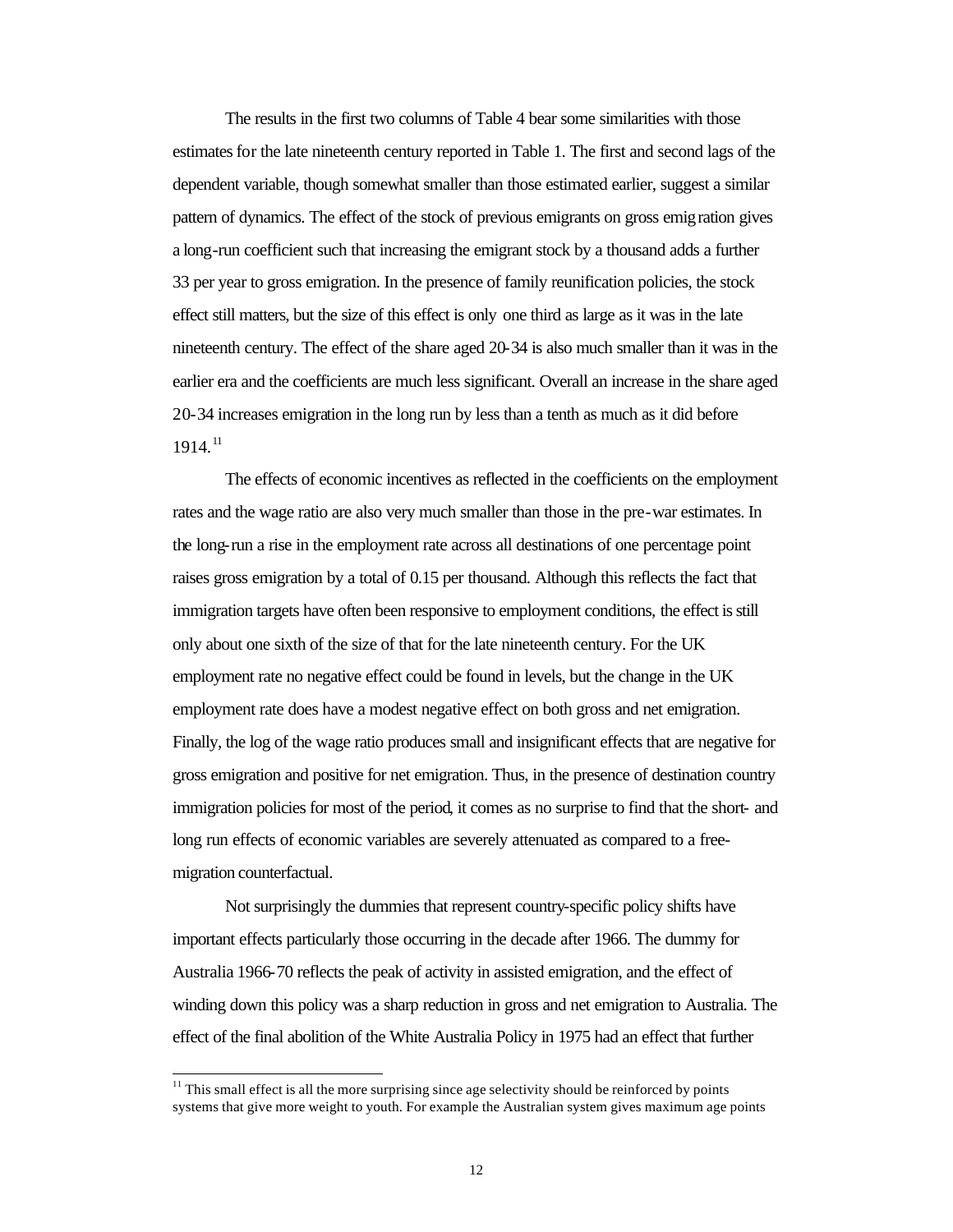reduced emigration from the UK by a similar order of magnitude. But surprisingly, the initial introduction of the Australian points system in 1979 had a positive effect that probably reflects the easing of the immigration quota following the clampdown of the Whitlam years.

The effect of the introduction of the points system in Canada seems to have had a large negative effect that probably reflects the tightening of immigration targets following the unusually large immigration in the two years before 1968. By contrast, the effects of the 1965 Amendments to the US Immigration Act seem to have been only a very modest reduction in emigration to the US. Changes in immigration policy in New Zealand and in the United States in the late 1980s had positive but largely insignificant effects. This probably reflects two things. First, as Figure 5 and Table 3 showed, pressure for emigration from Britain had largely subsided by the early 1990s. And second, the shift towards skills-based immigration policies probably favoured British immigrants on balance over those from other potential source countries.<sup>12</sup>

In Table 5 the trends in the emigration of UK citizens are decomposed using the long-run coefficients from equations 1 and 2 in Table 4. In the period from 1966-70 to 1980-4 the negative effects of falling employment rates overseas and the declining migrant stock were partly offset by the falling employment rate in Britain and the rising population share aged 20-34. But the key effects that reduced emigration were the tightening immigration policies, especially in Canada and Australia. These shifts in immigration policy account for 68 percent of the observed fall in gross emigration and for nearly all of the fall in net emigration. In the period from the early 1980s to 1994-8 the fall in the emigrant stock and the increasing UK employment rate added to the downward trend in emigration while the policy variables evidently had small positive effects.

Over the whole period from 1966-70 to 1994-98 policy changes accounted for two thirds of the fall in the four-country emigration rate of UK citizens, either gross or net. These policy effects also account for about two fifths of the change in the overall balance of net UK emigration across all citizenships and between all countries from 1.36 to –1.24 per

to those in the age range 18-29 and does not admit those over the age of 45.

<sup>&</sup>lt;sup>12</sup> Under the New Zealand points system English language proficiency is mandatory condition for skillbased immigration and it does not therefore contribute to the points score. For non-native speakers, minimum proficiency is measured as a score of 5 in each component of the IELTS test (Winklemann, 1999, p. 26).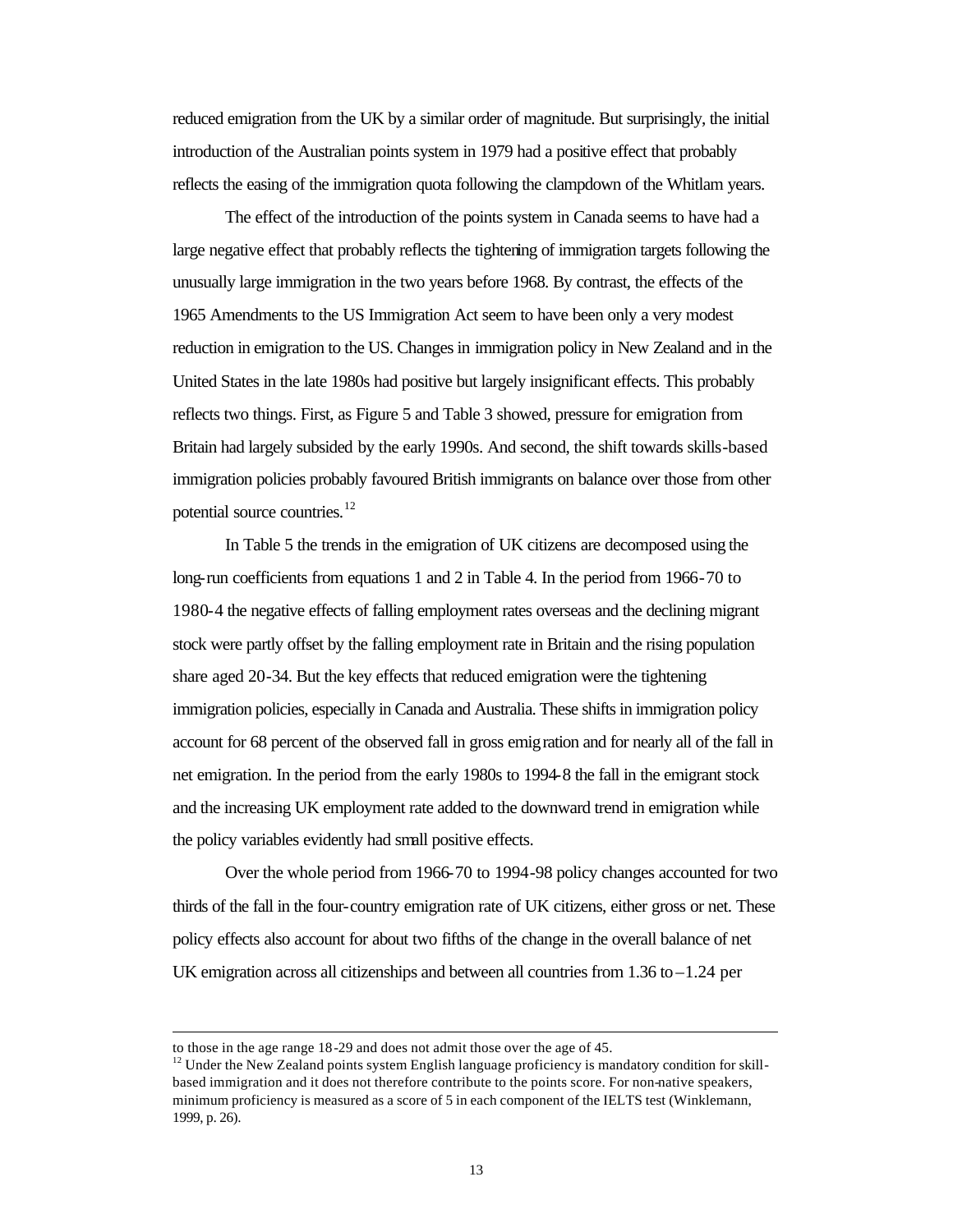thousand of the UK population. Allowing for the indirect effects of policy on the migrant stock would make the contribution of immigration policy larger still.

#### **Conclusion**

Economic variables are uppermost in explaining fluctuations and trends in UK emigration before the First World War. After the 1945 there was another emigration boom, to the same destinations but on a slightly smaller scale. The evidence suggests that, had the postwar flows been conditioned in exactly the same way as they were before 1914, the surge of emigration would have continued until the early 1990s. Instead, net and gross emigration of UK citizens declined secularly from the late 1960s, and it made a major contribution to the shift in the overall UK balance of net migration. Shifts in immigration policy in the principal destination countries had large negative effects on British emigration in the 1970s and 1980s and, in the presence of these, the impact of economic variables on the flows was much reduced. While policy was largely responsible for falling British emigration in the 1970s and 1980s, the evidence suggests that by the 1990s the latent demand for emigration had largely evaporated.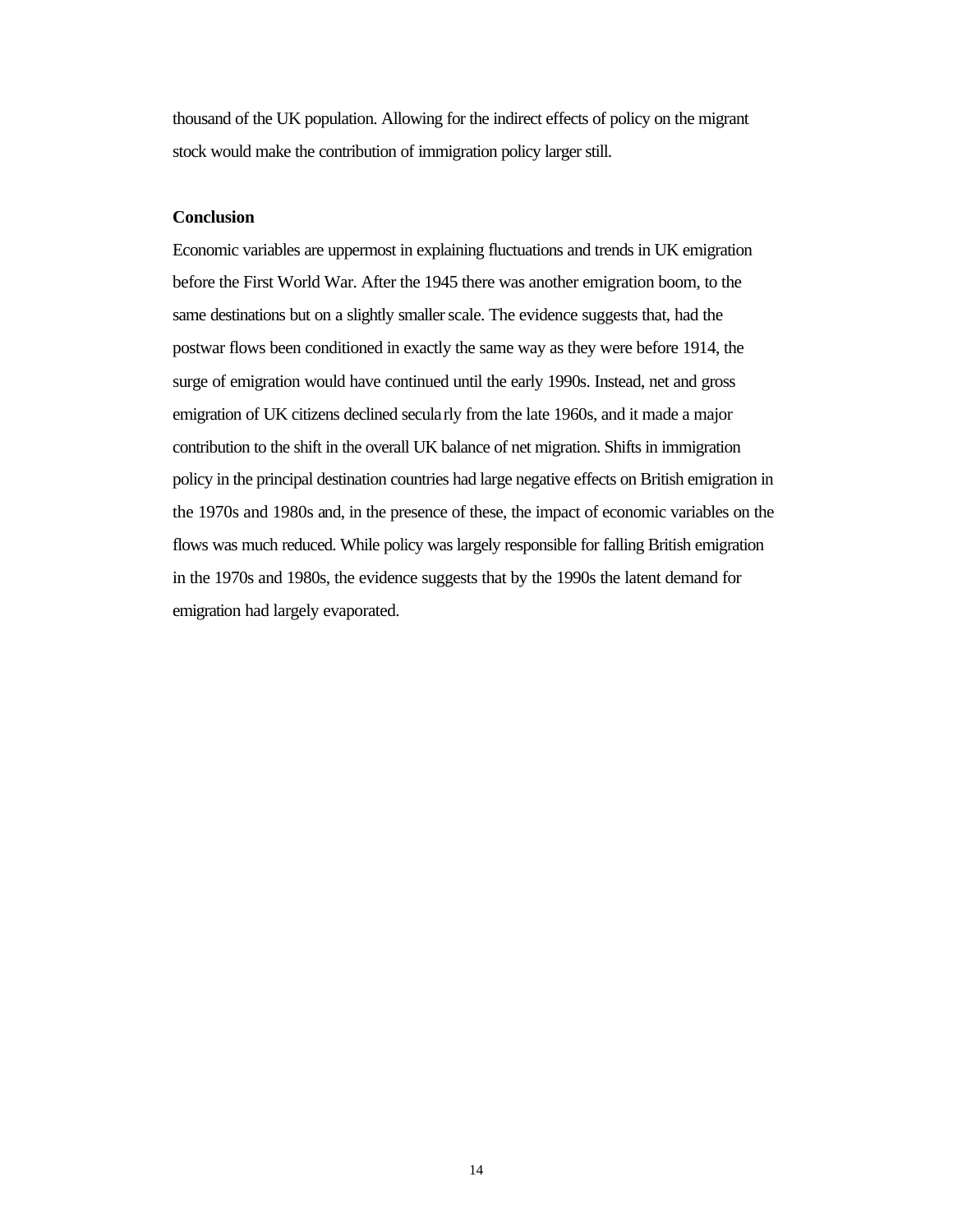#### **References**

Appleyard, R. T. (1988), *Ten Pound Immigrants,* London: Boxtree.

- Blainey, G. (1984), *All for Australia,* Sydney: Methuen Haynes.
- Bordo, M., Taylor, A. M. and Williamson, J. G. (eds.) (2002), *Globalization and Histo ry,* NBER (forthcoming).
- Borrie, W. D. (1991), *Immigration to New Zealand, 1854-1938,* Canberra: Highland Press.
- Briggs, V. M. (1984), *Immigration Policy and the American Labor Force,* Baltimore: Johns Hopkins University Press.
- Chiswick, B. R. and Hatton, T. J. (2002) "International Migration and the Integration of Labor Markets," in M. Bordo (et. al.).
- DeLaet. D. L. (2000), *U.S. Immigration in an Age of Rights:* Westport, Conn: Praeger.
- Department of Immigration and Multicultural Affairs (Australia) (2001), *Immigration: Federation to Century's End,* Canberra: Commonwealth of Australia.
- Green, A. G. (1994), "A Comparison of Canadian and US Immigration Policy in the Twentieth Century," in D. J. DeVoretz (ed.), *Diminishing Returns: the Economics of Canada's Recent Immigration Policy,* Toronto: C. D. Howe Institute.
- Green, A. G. and Green D. A. (1999), "The Economic Goals of Canada's Immigration Policy: Past and Present," *Canadian Public Policy—Analyse de Politiques,* 25, pp. 425-451.
- Gould, J. D. (1979), "European Intercontinental Emigration, 1815-1914: Patterns and Causes," *Journal of European Economic History* 9: pp. 41-112.
- Hatton, T. J. (1995), "A Model of UK Emigration, 1870-1913," *Review of Economics and Statistics,* 77, pp. 407-415.
- Hatton, T. J. and Williamson, J. G. (eds.) (1994), *Migration and the International Labor Market, 1850-1939,* London: Routledge.
- Hatton. T. J. and Williamson, J. G. (1998), *The Age of Mass Migration: Causes and Economic Impact,* New York: Oxford University Press.
- Hawkins, F. (1989), *Critical years in Immigration: Canada and Australia Compared,* 
	- Sydney: McGill-Queen's University Press.
- Jupp, J. (1991), *Australian Retrospectives: Immigration,* Sydney: Sydney University Press.
- Keeling, D. (1999), " The Transport Revolution and Transatlantic Migration, 1850- 1914," *Research in Economic History* 19, pp. 39-74.
- Pope, D. H. (1981), "Modelling the Peopling of Australia, 1900-1930," *Australian Economic Papers* 20, pp. 258-281.
- Tomasi, S. M. and Keely C. B. (1975), *Whom Have We Welcomed?* New York: Centre for Migration Studies.
- Winkelmann, R. (1999), "Immigration Policies and their Impact: The Case of Australia and New Zealand," Bonn: IZA Discussion Paper No. 169.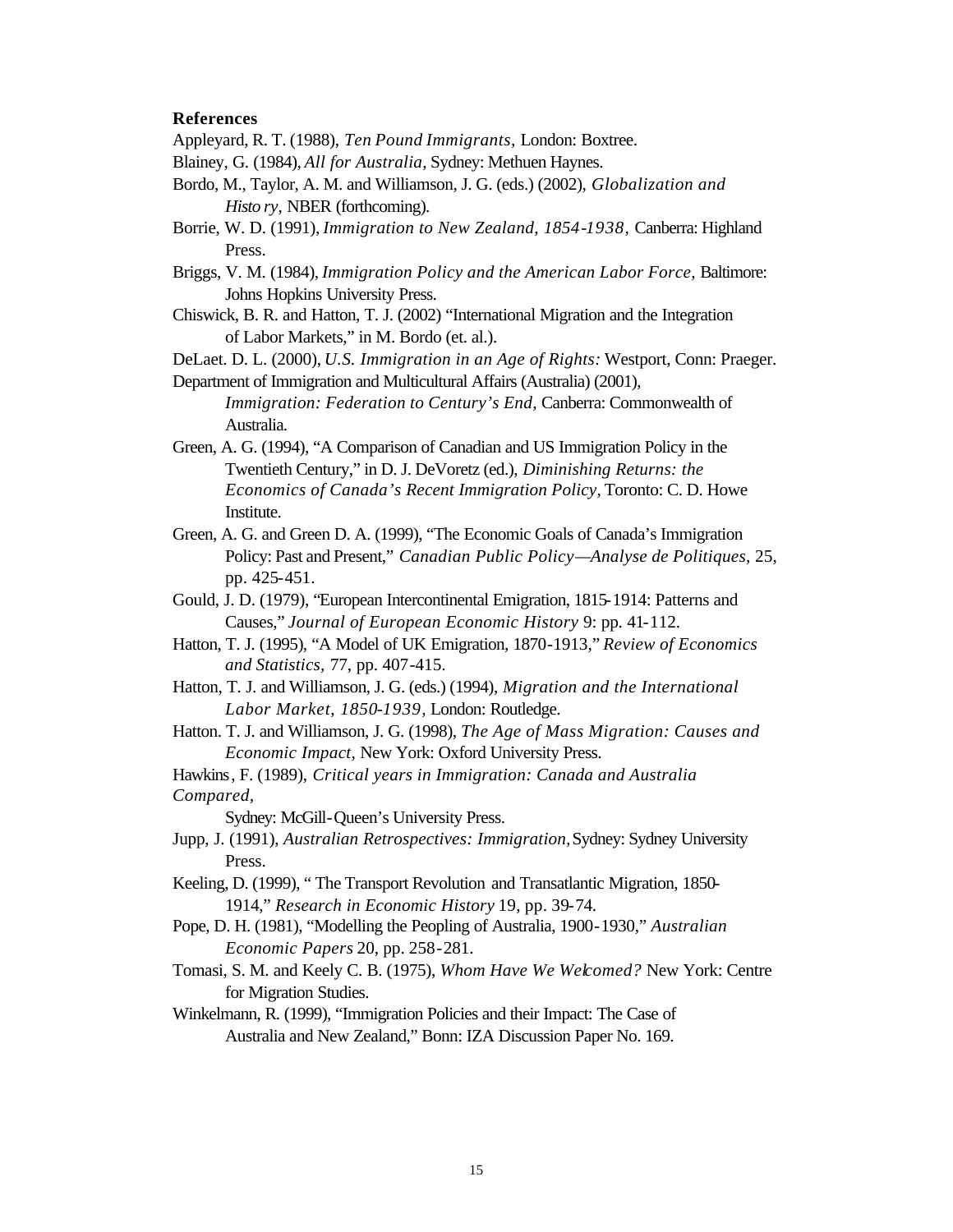#### **Appendix: Data Sources**

#### **A: 1870-1913**

Emigration: Gross and net passenger movements from N.H. Carrier and J. R. Jeffrey, *External Migration: A Study of the Available Statistics, 1815-1950* (General Register Office, London: HMSO, 1953), Table D/F/G (1). Inward movement for 1870-76 from I. Ferenczi and W. F. Willcox *International Migrations, Vol. I* (New York: NBER, 1929), Table XII, p. 640. Migrant stock: Benchmarks for the population born in the UK and in Great Britain, residing in the United States and Canada in census years from Carrier and Jeffrey (1953), Table 3. Australia from D. Lucas, "United Kingdom Born People in Australia," in *1996 Census Community Profiles,* (Canberra: Department of Immigration and Multicultural Affairs, 1996) p. 3. New Zealand from *Census of Population* (Wellington: Government Printer, various d ates). Annual migrant stock series were calculated by interpolating between census benchmarks using the relationship  $S_t = NM + dS_{t-1}$ , where S is the stock, NM is net passenger movement detailed above, and d is a parameter calculated for each interval between censuses. Total population and share aged 20-34: For UK and Great Britain from B. R. Mitchell and P. Deane, *Abstract of British Historical Statistics*  (Cambridge: Cambridge University Press, 1962), pp. 10-14. Share aged 20-34 linearly interpolated between census years. Unemployment rates: UK from G. R. Boyer and T. J. Hatton "A New Index of British Unemployment, 1970-1913," *Journal of Economic History* 62 (2002) Appendix 1. United States from J. R. Vernon, "Unemployment Rates in Post-Bellum America, 1869-1899," *Journal of Macroeconomics* 16 (1994), p. 710. For Canada an unemployment rate was constructed by regressing a non-linear transformation of the employment rate on the deviation of per capita real income from its logarithmic trend 1916-1926 and then extrapolating backwards. The employment rate was taken from W. Galenson and A. Zellner, "International Comparison of Unemployment Rates," in National Bureau of Economic Research, *The Measurement and Behaviour of Unemployment* (Princeton: Princeton University Press, 1957), pp. 439-480, and real GNP per capita from M. C. Urquhart, "New Estimates of Gross National Product: Canada, 1870-1926," in S. L. Engerman and L. E. Gallman (eds.), *Long Term Factors in American Economic Growth* (Chicago: National Bureau of Economic Research, 1986), pp. 9- 94. Australia from N. G. Butlin, "An Index of Engineering Unemployment, 1852-1943," *Economic Record*  22 (1946), pp. 241-260. This index was transformed using the relationship between unemployment in production industries and total unemployment estimated in Boyer and Hatton (2002). Real wage rates: Purchasing power parity adjusted unskilled wage rates for Great Britain, Ireland, USA, Canada and Australia from J. G. Williamson, "The Evolution of Global Labor Markets since 1830: Background Evidence and Hypotheses," *Explorations in Economic History* 32, (1995), pp. 141-196. An index for the UK is calculated by giving a weight of 0.3 to Ireland and 0.7 to Great Britain.

#### **B: 1964-1998**

Emigration: International Passenger Survey for gross and net migration; 1964-1973 from *Board of Trade Journal* (London: HMSO, various issues); 1974-1998 from *International Migration* (London: Office for National Statistics, various issues). Figures for UK citizens and Commonwealth citizens by destination for 1964-65 obtained by adjusting total migration by the shares of UK or Commonwealth citizens in total inward and outward flows for each destination country in 1966. Migrant stock: Decennial census benchmarks for the population born in the UK residing in the United States from *Statistical Abstract of the United States* (Washington: GPO, 1997). Canada (quinquennially from 1981) from *Canada Yearbook*  (Ottawa: Statistics Canada, various years). Australia (quinquennially) from Lucas (2000), op.cit. New Zealand (quinquennially) from *Census of Population* (Wellington: Government Printer, various dates). The annual migrant stock was calculated, as for the pre-1914 period by using the net migrant flow to interpolate between census dates. Total population and share aged 20-34: Annual estimates of UK population, total and by age groups, *Annual Abstract of Statistics,* (London: HMSO, various issues). Unemployment rates: OECD *Main Economic Indicators: Historical Statistics* (Paris: OECD 1993) and subsequent annual issues of *Main Economic Indicators.* Real wage rates: 1975-98 hourly direct pay of production workers in manufacturing in national currency from US Bureau of Labor Statistics, "International Comparisons of Hourly Compensation Costs for Production Workers in Manufacturing, 1975-2000," ftp://bls/gov/pub/ForeignLabor/supptabitxl. 1964-75 hourly earnings in manufacturing for UK, USA and Canada and consumer price index for UK, USA, Canada, Australia and New Zealand, 1964-98 from OECD (1993) op cit. and subsequent annual issues of *Main Economic Indicators.*  Australia 1964-75 average minimum wage rates in manufacturing from *Yearbook of the Commonwealth of Australia* (Canberra: Australian Bureau of Statistics, various dates). New Zealand 1964-75 nominal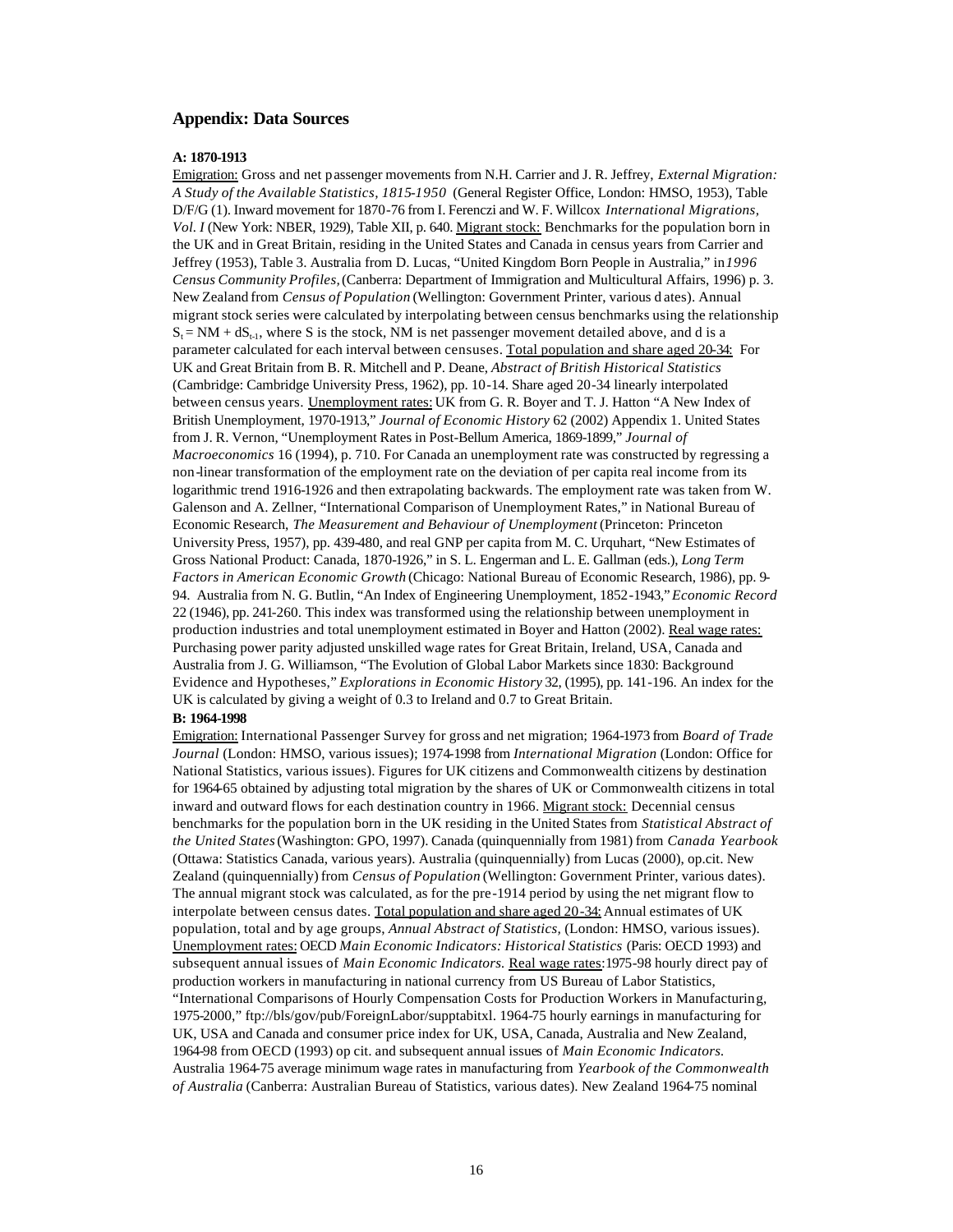weekly wage rates from *New Zealand Official Yearbook,* (Wellington: Department of Statistics, 1982), p. 912.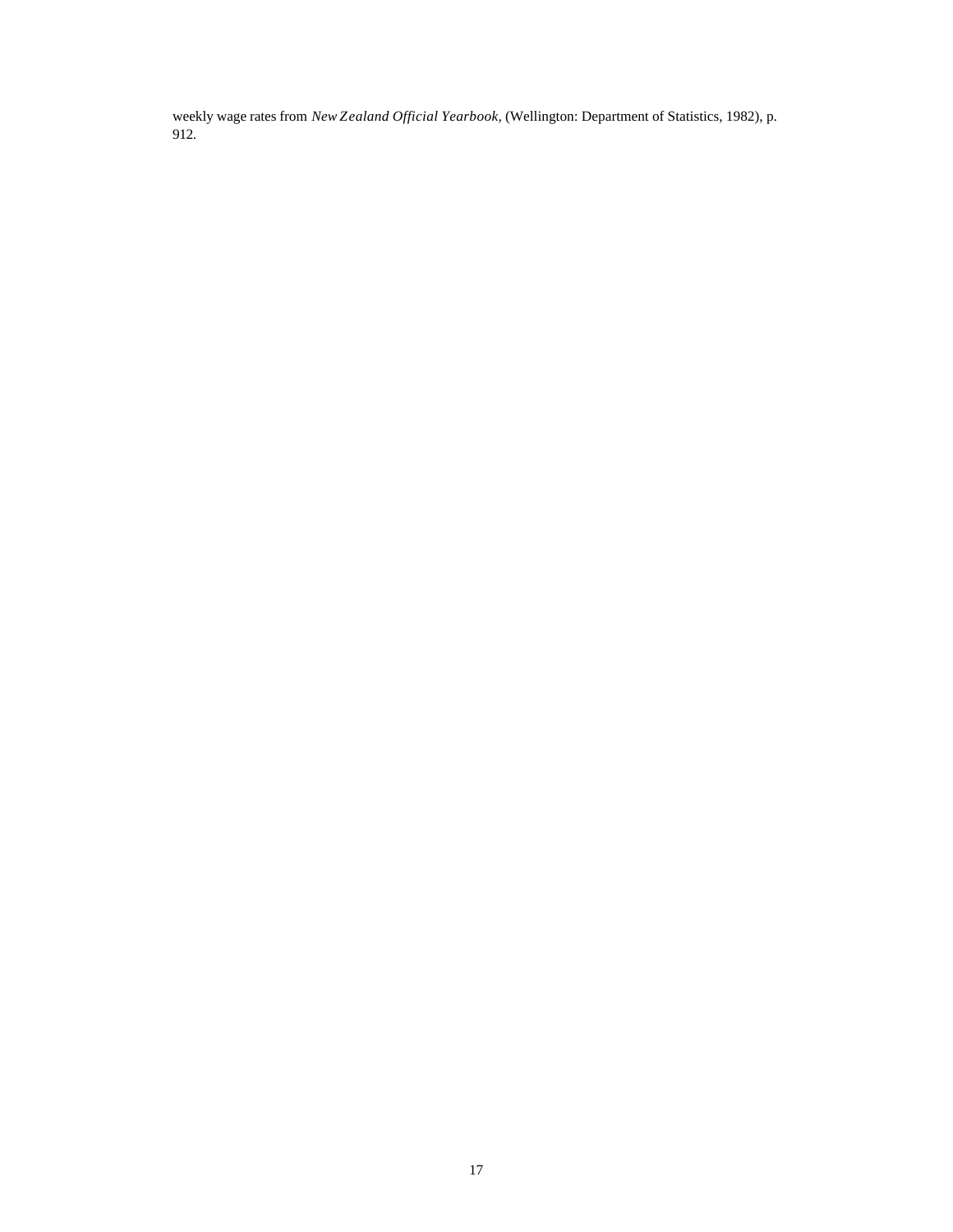| Independent variable              | <b>UK Gross</b> | <b>GB</b> Net | <b>UK Net</b> |
|-----------------------------------|-----------------|---------------|---------------|
| Emigration rate, t-1              | 0.78            | 0.81          | 0.78          |
|                                   | (10.0)          | (9.9)         | (9.7)         |
| Emigration rate, t-2              | $-0.29$         | $-0.21$       | $-0.32$       |
|                                   | (3.7)           | (2.6)         | (4.0)         |
| Emigrant stock/home population    | 0.048           | 0.031         | 0.035         |
|                                   | (5.2)           | (4.2)         | (3.7)         |
| Share of population aged 20-34    | 12.62           | 9.61          | 4.50          |
|                                   | (2.8)           | (2.2)         | (1.0)         |
| Log destination employment rate   | 14.72           | 11.46         | 14.62         |
|                                   | (6.9)           | (6.1)         | (6.1)         |
| Log UK employment rate, t-1       | $-11.01$        | $-9.87$       | $-11.00$      |
|                                   | (5.0)           | (5.1)         | (4.5)         |
| Log wage ratio (destination/home) | 1.50            | 1.45          | 1.30          |
|                                   | (3.6)           | (3.9)         | (3.0)         |
| Dummy Australia and NZ, 1910-13   | 0.47            | 0.49          | 0.41          |
|                                   | (1.8)           | (2.1)         | (1.5)         |
| Canada                            | 1.50            | 1.15          | 1.26          |
|                                   | (3.3)           | (2.9)         | (2.4)         |
| Australia and New Zealand         | 1.08            | 0.89          | 1.00          |
|                                   | (2.9)           | (2.8)         | (2.4)         |
| Constant                          | $-6.62$         | $-5.32$       | $-3.64$       |
|                                   | (1.9)           | (2.8)         | (1.8)         |
| Adj. $R^2$                        | 0.93            | 0.90          | 0.84          |
| D.W.                              | 1.69            | 1.91          | 1.99          |
| No. Obs.                          | 126             | 126           | 126           |

#### **Table 1: Explaining British Emigration, 1872-1913**

(Pooled OLS regression with country fixed effects. Dependent variable: emigration per thousand of the UK population to the USA, Canada and Australia/New Zealand)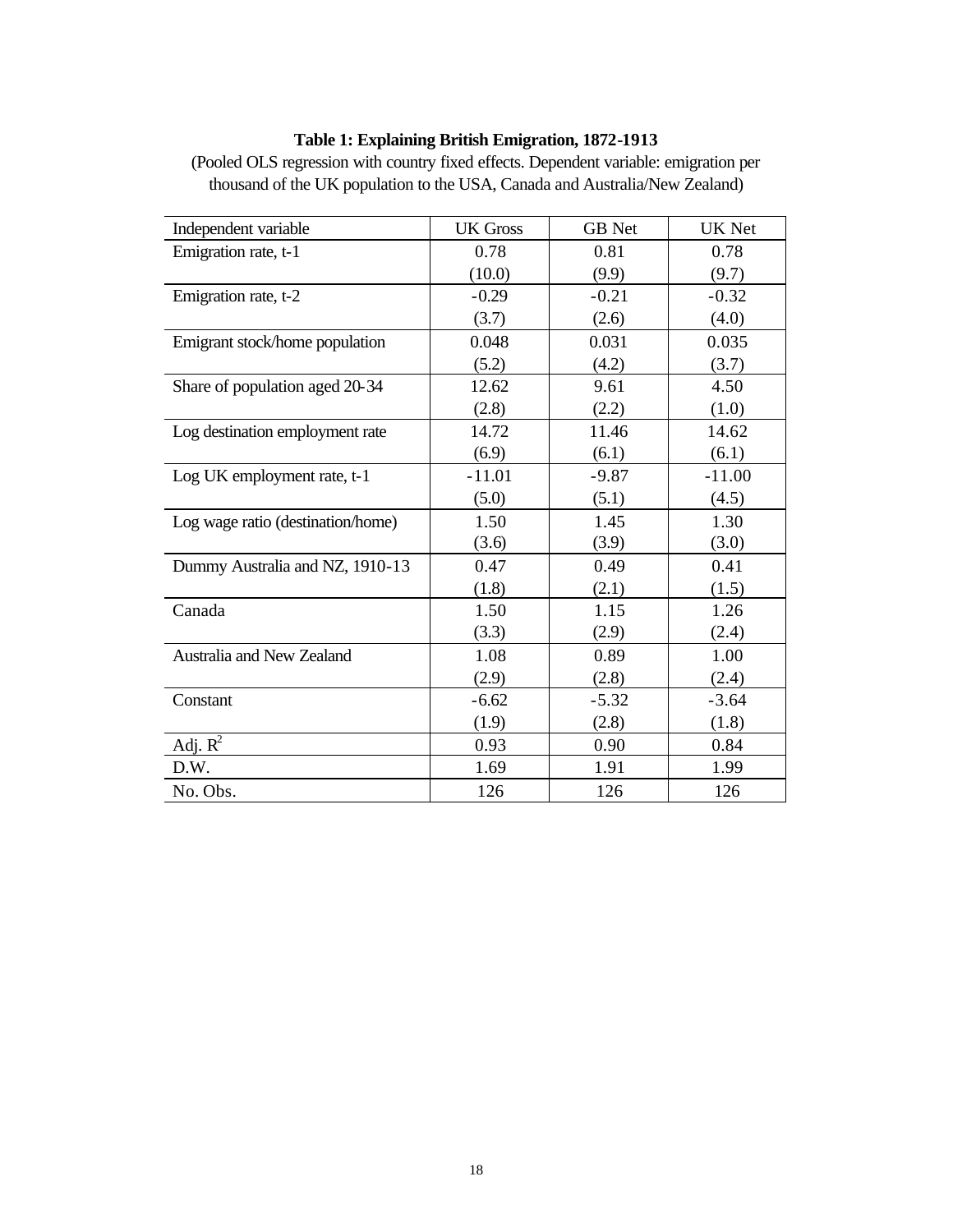|                               | 1879-83 to 1894-98 |            | 1894-98 to 1909-13 |            |
|-------------------------------|--------------------|------------|--------------------|------------|
| Effect of:                    | Gross              | <b>Net</b> | Gross              | <b>Net</b> |
| Immigrant stock/UK population | $-1.13$            | $-0.78$    | $-1.57$            | $-1.08$    |
| Share of UK population 20-34  | 1.65               | 0.53       | $-0.14$            | $-0.04$    |
| Foreign employment rate       | $-3.46$            | $-2.76$    | 3.17               | 2.98       |
| UK employment rate            | 0.02               | 0.02       | 0.21               | 0.21       |
| Wage ratio (UK/foreign)       | $-0.85$            | $-0.70$    | 1.06               | 0.86       |
| Australia dummy               | $\Omega$           | $\Omega$   | 0.92               | 0.76       |
| <b>Explained total</b>        | $-3.77$            | $-3.69$    | 3.65               | 3.69       |
| Actual                        | $-3.39$            | $-4.26$    | 4.20               | 4.29       |

**Table 2: Decomposition of Trends in Emigration, 1879-83 to 1909-13**

#### **Table 3: Predicted Emigration Trends, 1966-70 to 1994-8**

(Calculated using long-run coefficients in from Table 1)

|                               | 1966-70 to 1980-4 |            | 1980-4 to 1994-8 |            |
|-------------------------------|-------------------|------------|------------------|------------|
| Effect of:                    | Gross             | <b>Net</b> | Gross            | <b>Net</b> |
| Immigrant stock/UK population | $-0.08$           | $-0.05$    | $-0.50$          | $-0.35$    |
| Share of UK population 20-34  | 2.39              | 0.78       | $-1.30$          | $-0.40$    |
| Foreign employment rate       | $-4.46$           | $-4.19$    | $-0.11$          | $-0.10$    |
| UK employment rate            | 4.44              | 4.19       | 0.41             | 0.38       |
| Wage ratio (UK/foreign)       | $-0.02$           | $-0.01$    | $-2.24$          | $-1.84$    |
| Predicted total               | 2.27              | 0.72       | $-3.74$          | $-2.34$    |
| Actual                        | $-1.60$           | $-1.28$    | $-0.27$          | $-0.41$    |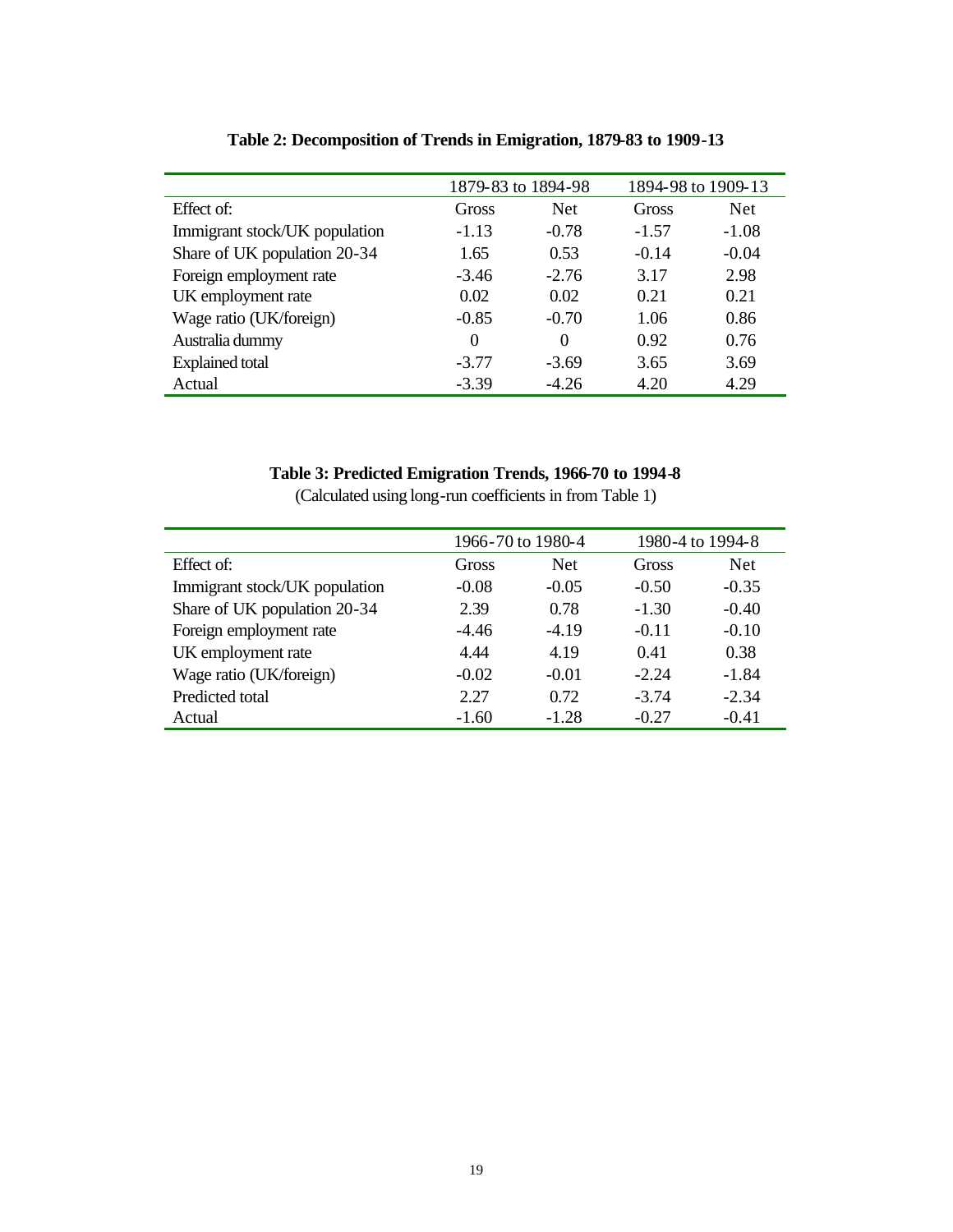| Table 4: Explaining British and Commonwealth Emigration, 1966-98                      |                                |  |
|---------------------------------------------------------------------------------------|--------------------------------|--|
| (Pooled OLS regression with country fixed effects. Dependent variable: emigration per |                                |  |
| thousand of the population to the USA, Canada, Australia and New Zealand)             |                                |  |
|                                                                                       |                                |  |
|                                                                                       | UK Citizens UK and CW Citizens |  |

|                                   |         | <b>UIT CHILLIS</b> |         | UN anu C VV Chillis |
|-----------------------------------|---------|--------------------|---------|---------------------|
| Independent variable              | Gross   | <b>Net</b>         | Gross   | <b>Net</b>          |
| Emigration rate, t-1              | 0.48    | 0.39               | 0.45    | 0.35                |
|                                   | (6.5)   | (5.0)              | (6.2)   | (4.5)               |
| Emigration rate, t-2              | $-0.23$ | $-0.20$            | $-0.24$ | $-0.19$             |
|                                   | (3.4)   | (2.9)              | (3.6)   | (2.7)               |
| Emigrant stock/home population    | 0.025   | 0.013              | 0.031   | 0.013               |
|                                   | (2.9)   | (1.4)              | (1.4)   | (1.2)               |
| Share of population aged 20-34    | 0.89    | 1.89               | 1.07    | 3.40                |
|                                   | (1.2)   | (2.2)              | (1.4)   | (3.4)               |
| Log destination employment rate   | 2.90    | 3.18               | 3.20    | 3.98                |
|                                   | (5.4)   | (5.0)              | (5.6)   | (5.5)               |
| $\Delta$ log UK employment rate   | $-1.53$ | $-1.76$            | $-1.50$ | $-2.47$             |
|                                   | (2.3)   | (2.3)              | (2.2)   | (2.8)               |
| Log wage ratio (destination/home) | $-0.14$ | 0.06               | $-0.15$ | 0.19                |
|                                   | (1.4)   | (0.6)              | (1.5)   | (1.6)               |
| Australia 1964-70                 | 0.39    | 0.40               | 0.39    | 0.42                |
|                                   | (6.4)   | (5.6)              | (6.1)   | (5.1)               |
| Canada 1968-98                    | $-0.37$ | $-0.43$            | $-0.41$ | $-0.48$             |
|                                   | (6.4)   | (6.0)              | (6.2)   | (5.8)               |
| USA 1969-98                       | $-0.04$ | $-0.04$            | $-0.04$ | $-0.03$             |
|                                   | (0.7)   | (0.1)              | (0.8)   | (0.5)               |
| Australia 1975-98                 | $-0.35$ | $-0.34$            | $-0.39$ | $-0.38$             |
|                                   | (5.7)   | (4.8)              | (6.1)   | (5.1)               |
| Australia 1979-98                 | 0.11    | 0.19               | 0.11    | $-0.48$             |
|                                   | (2.5)   | (3.7)              | (2.2)   | (4.6)               |
| New Zealand, 1988-98              | 0.08    | 0.09               | 0.09    | 0.20                |
|                                   | (1.5)   | (1.6)              | (1.8)   | (3.5)               |
| New Zealand, 1992-98              | 0.05    | 0.10               | 0.06    | 0.11                |
|                                   | (1.1)   | (1.6)              | (1.2)   | (1.6)               |
| USA, 1992-98                      | 0.01    | 0.004              | 0.01    | 0.05                |
|                                   | (0.02)  | (0.1)              | (0.3)   | (0.8)               |
| <b>USA</b>                        | $-0.18$ | $-0.23$            | $-0.26$ | $-0.25$             |
|                                   | (1.9)   | (2.0)              | (2.6)   | (1.9)               |
| Canada                            | 0.14    | 0.25               | 0.11    | 0.30                |
|                                   | (1.9)   | (2.7)              | (1.4)   | (2.8)               |
| New Zealand                       | $-0.29$ | $-0.29$            | 0.32    | 0.30                |
|                                   | (2.7)   | (2.2)              | (2.8)   | (2.8)               |
| Adj. $R^2$                        | 0.95    | 0.89               | 0.95    | 0.86                |
| D.W.                              | 2.04    | 2.00               | 2.34    | 1.88                |
| No. Obs                           | 132     | 132                | 132     | 132                 |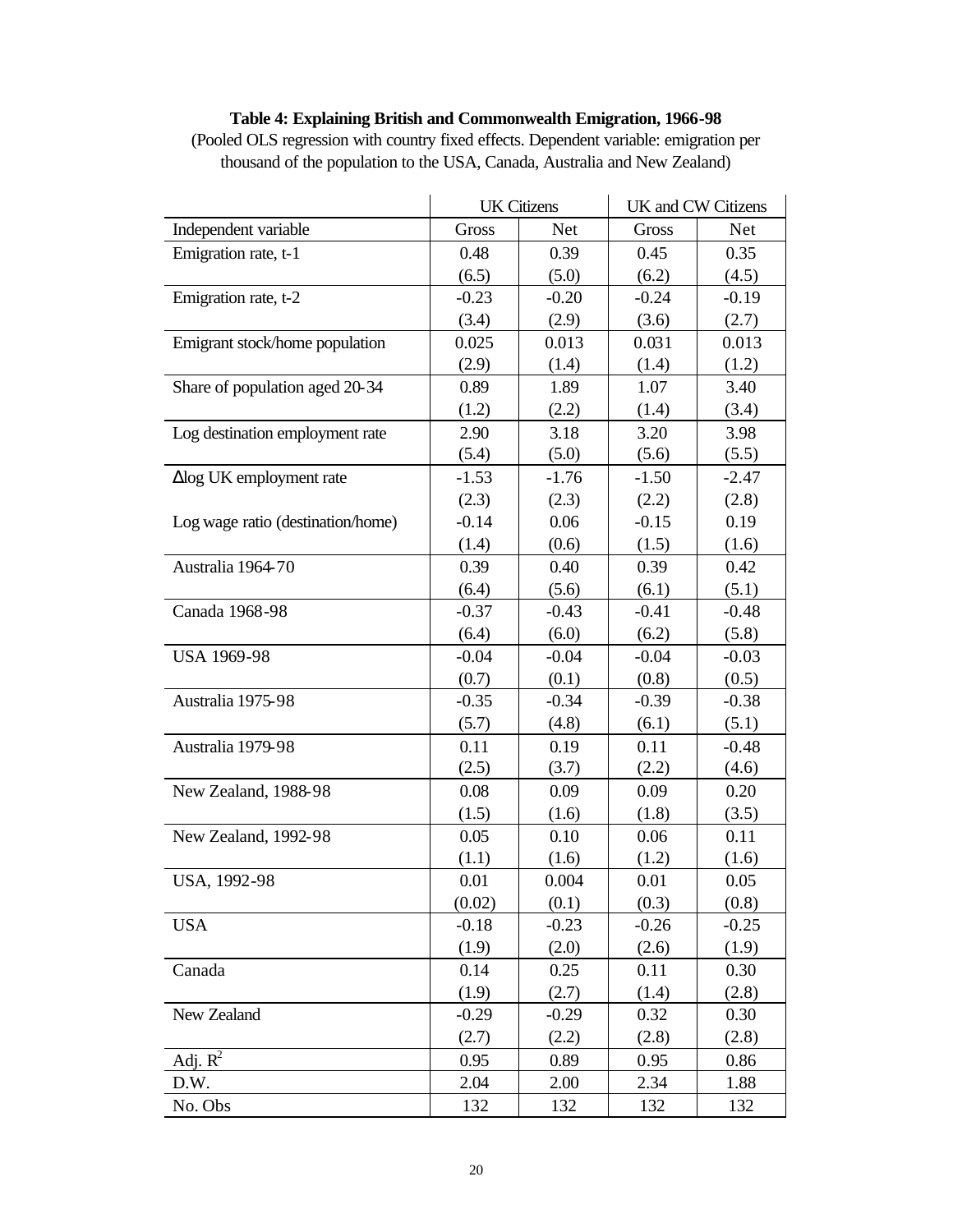#### **Table 5: Decomposition of Trends in UK Emigration, 1966-70 to 1994-8**

|                               | 1966-70 to 1980-4 |            | 1980-4 to 1994-8 |            |
|-------------------------------|-------------------|------------|------------------|------------|
| Effect of:                    | Gross             | <b>Net</b> | Gross            | <b>Net</b> |
| Immigrant stock/UK population | $-0.04$           | $-0.02$    | $-0.24$          | $-0.12$    |
| Share of UK population 20-34  | 0.15              | 0.29       | $-0.08$          | $-0.16$    |
| Foreign employment rate       | $-0.80$           | $-0.81$    | $-0.02$          | $-0.02$    |
| $\Delta$ UK employment rate   | 0.10              | 0.10       | $-0.19$          | $-0.20$    |
| Wage ratio (UK/foreign)       | 0.00              | 0.00       | 0.19             | $-0.08$    |
| Australia dummies             | $-0.84$           | $-0.68$    | 0.0              | 0.0        |
| Canada dummy                  | $-0.49$           | $-0.53$    | 0.0              | 0.0        |
| <b>USA</b> dummies            | $-0.05$           | $-0.05$    | 0.01             | 0.01       |
| New Zealand dummies           | 0.0               | 0.0        | 0.17             | 0.23       |
| Policy effects                | $-1.38$           | $-1.26$    | 0.18             | 0.24       |
| Predicted total               | $-1.97$           | $-1.70$    | $-0.16$          | $-0.34$    |
| Actual                        | $-1.60$           | $-1.28$    | $-0.27$          | $-0.41$    |

(For UK citizens using long run coefficients from Table 4)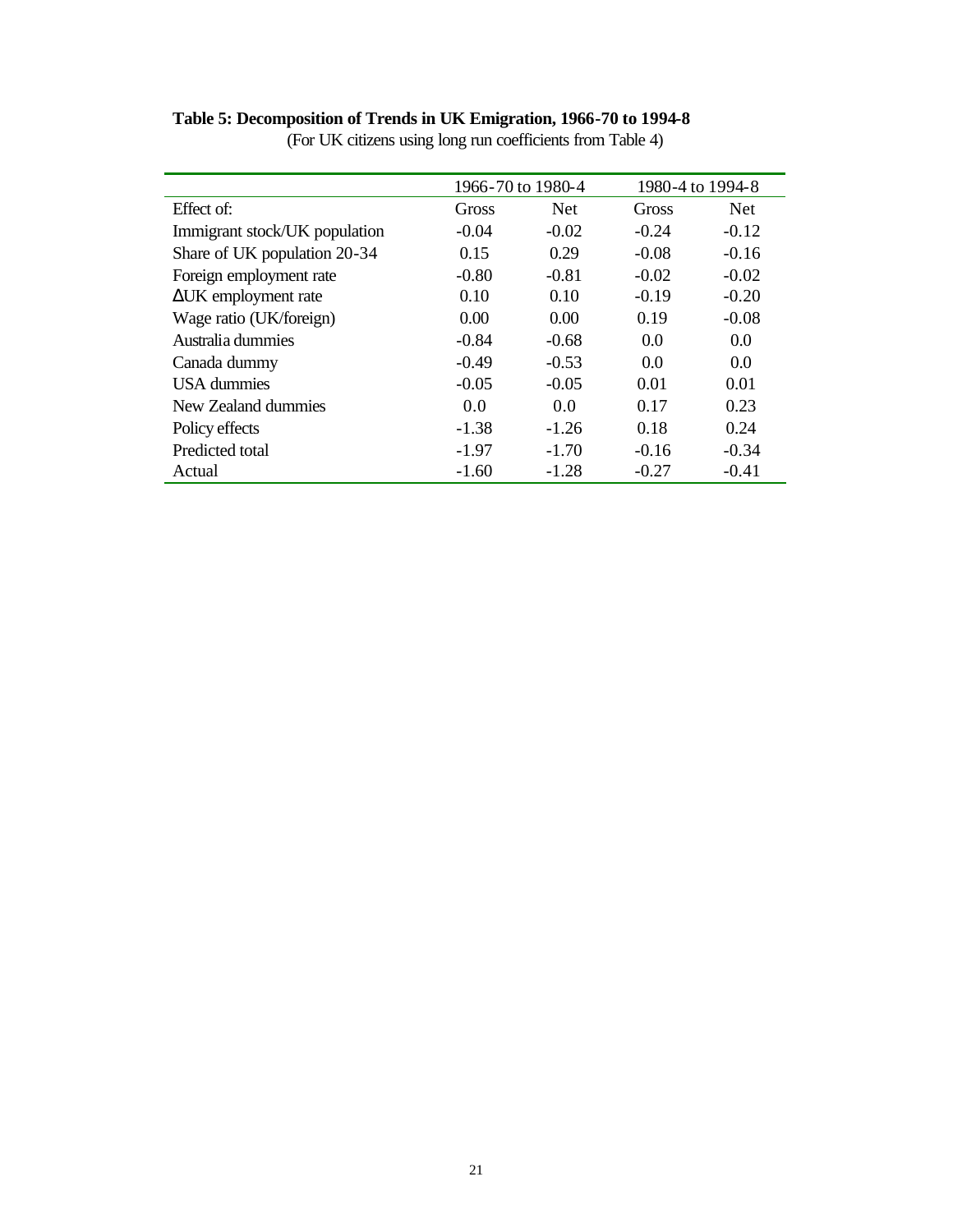

**Figure 1: Gross and Net Passenger Movement, UK citizens 1853-1913**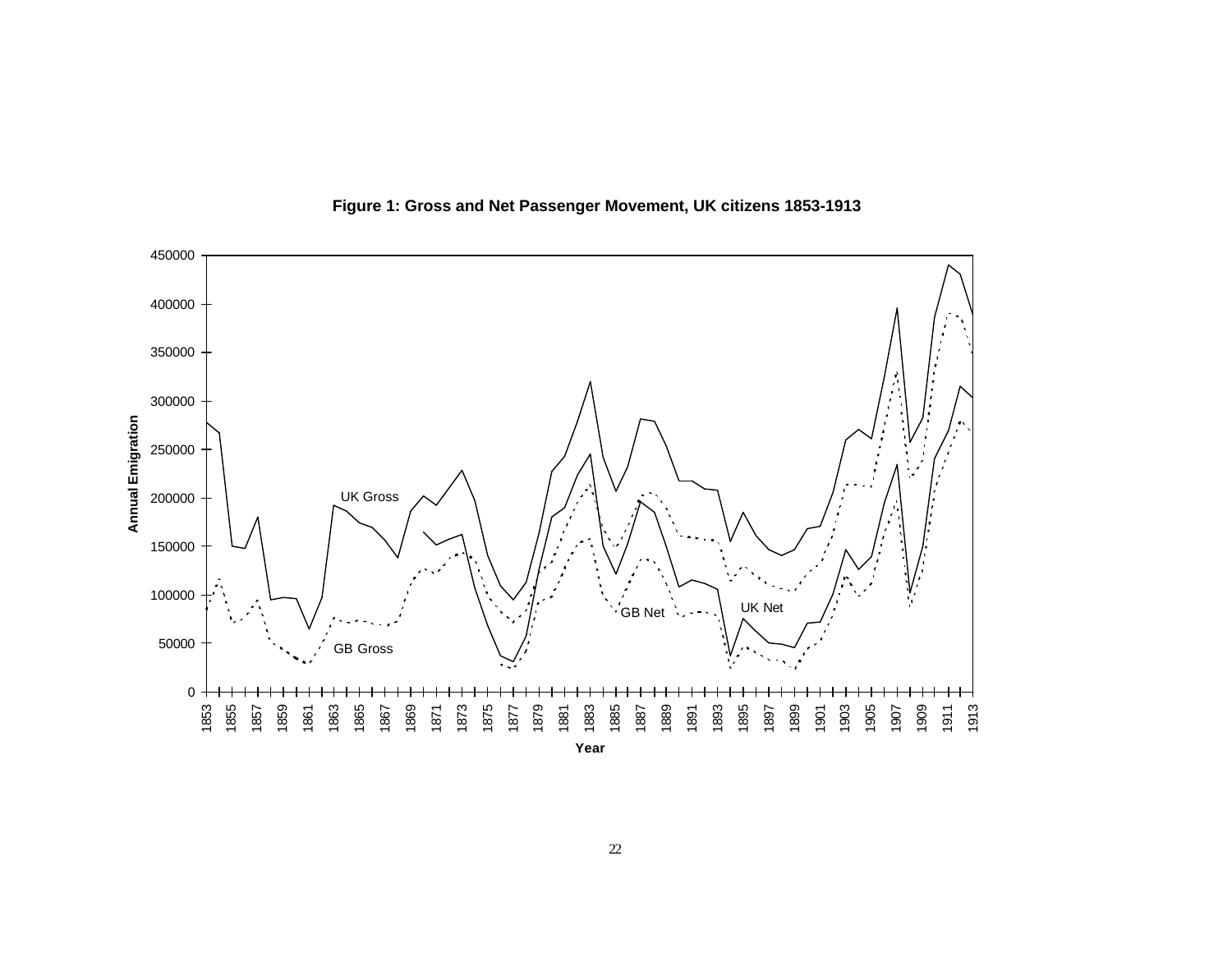

**Figure 2a: Gross UK Migration to United States, Canada, Australia and New Zealand, 1870-1913**

**Figure 2b: Net UK Migration to United States, Canada, Australia and New Zealand, 1871-1913**

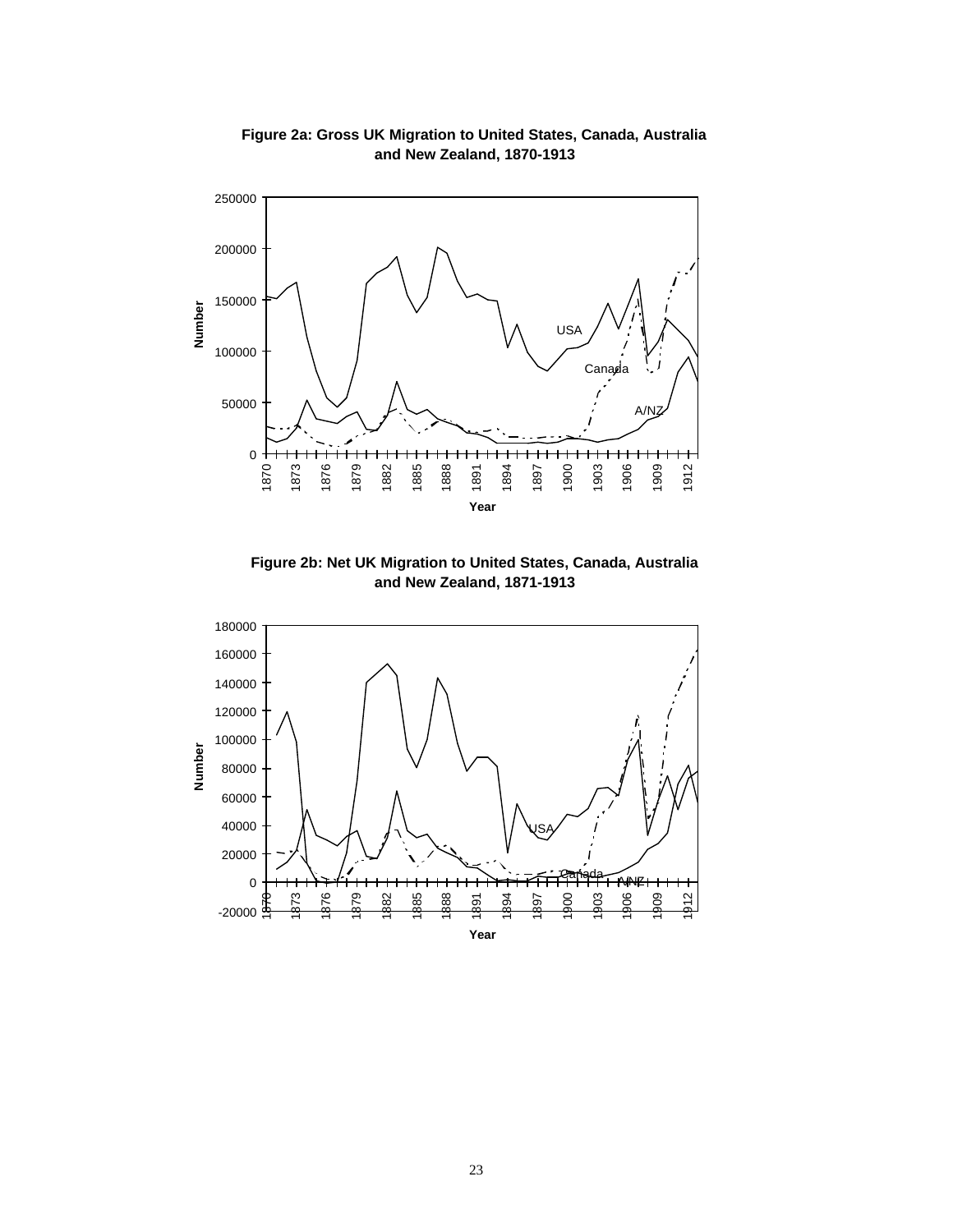

**Figure 3: Gross and Net Emigration, UK and Commonwealth citizens 1950-1998**

**Year**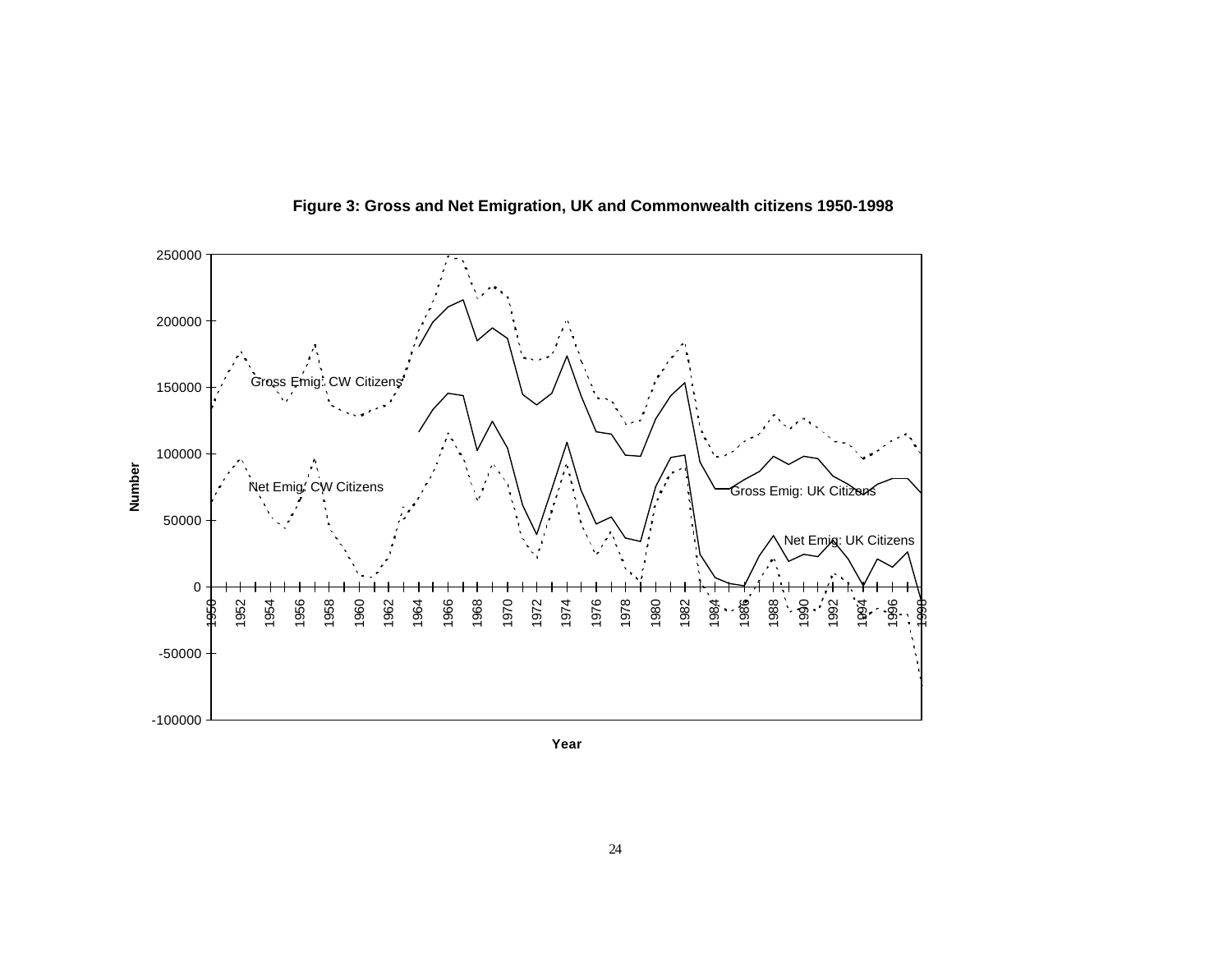

**Figure 4b: Net Emigration to United States, Canada, Australia and New Zealand, UK Citizens 1963-1998**

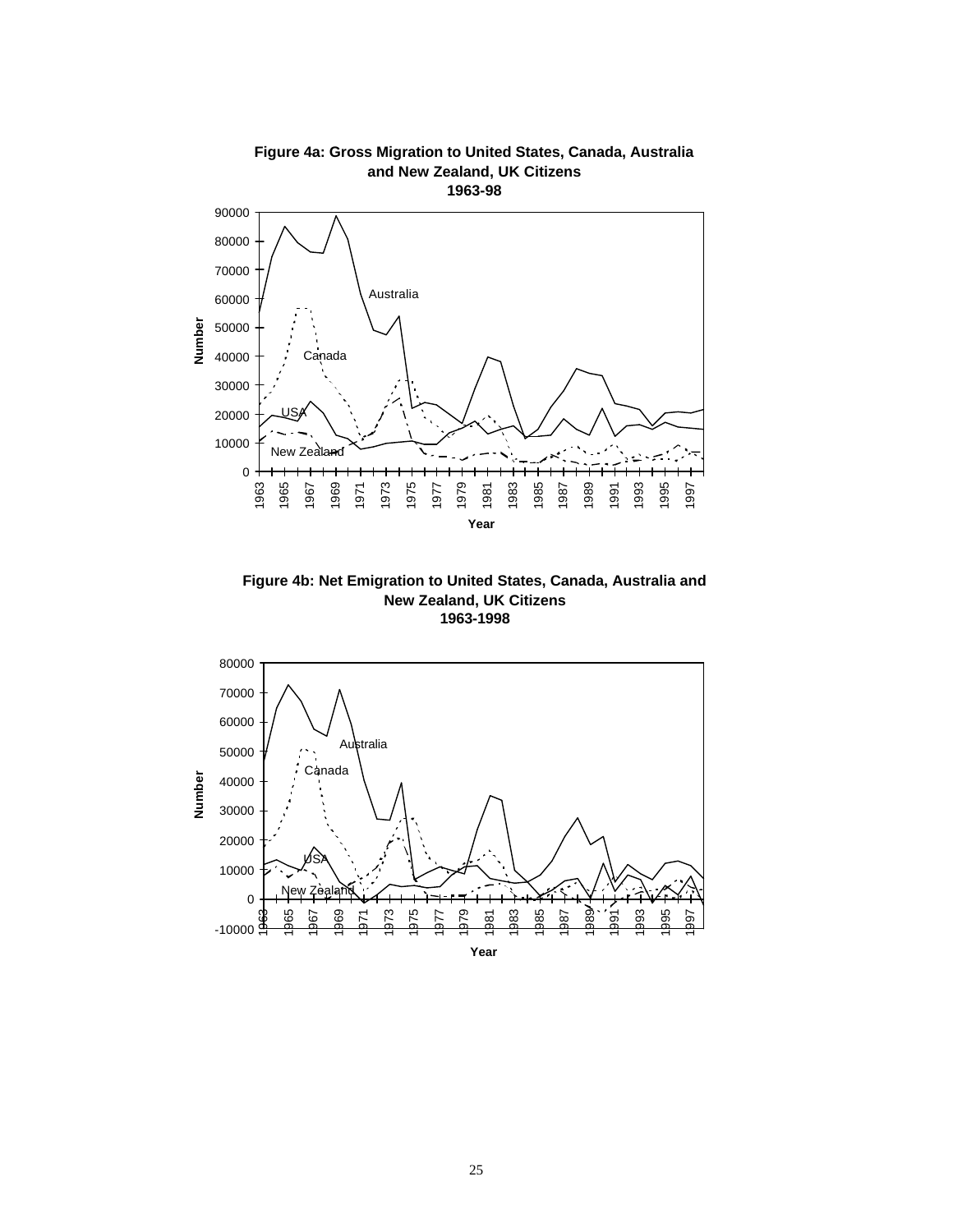

**Fig 5: Counterfactual UK Emigration to US Canada Australia and New Zealand, 1966-98**